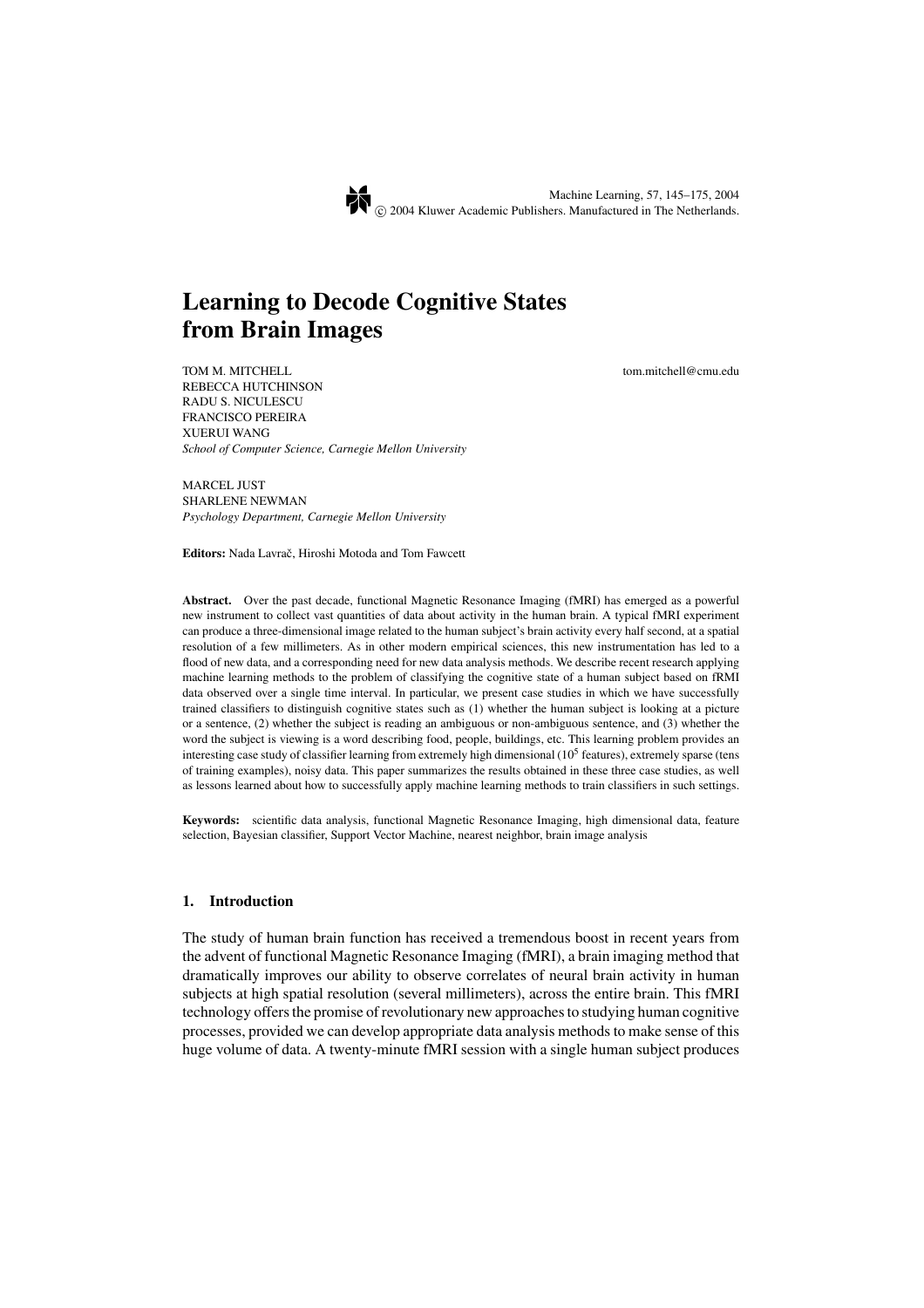a series of three dimensional brain images each containing approximately 15,000 voxels, collected once per second, yielding tens of millions of data observations.

Since its advent, fMRI has been used to conduct hundreds of studies that identify specific regions of the brain that are activated *on average* when a human performs a particular cognitive function (e.g., reading, mental imagery). The vast majority of this published work reports descriptive statistics of brain activity, calculated by averaging together fMRI data collected over multiple time intervals, in which the subject responds to repeated stimuli of some type (e.g., reading a variety of words).

In this paper we consider a different goal: training machine learning classifiers to automatically decode the subject's cognitive state at a single time instant or interval. The goal here is to make it possible to detect transient cognitive states, rather than characterize activity averaged over many episodes. This capability would clearly be useful in tracking the hidden cognitive states of a subject performing a single, specific task. Such classifier learning approaches are also potentially applicable to medical diagnosis problems which are often cast as classification problems, such as diagnosing Alzheimer's disease. While the approaches we discuss here are still in their infancy, and the more traditional approach of reporting descriptive statistics continues to dominate fMRI research, this alternative data analysis approach based on machine learning has already begun to gain acceptance within the neuroscience and medical informatics research communities (e.g., Strother et al., 2002; Cox & Savoy, 2003; Mitchell et al., 2003).

This problem domain is also quite interesting from the perspective of machine learning, because it provides a case study of classifier learning from extremely high dimensional, sparse, and noisy data. In our case studies we encounter problems where the examples are described by 100,000 features, and where we have less than a dozen, very noisy, training examples per class. Although conventional wisdom might suggest classifier learning would be impossible in such extreme settings, in fact we have found it is possible in this problem domain, by design of appropriate feature selection, feature abstraction and classifier training methods tuned to these problem characteristics.

In this paper we first provide a brief introduction to fMRI, then describe several fMRI data sets we have analyzed, the machine learning approaches we explored, and lessons learned about how best to apply machine learning approaches to the problem of classifying cognitive states based on single interval fMRI data.

# **2. Functional Magnetic Resonance Imaging**

Functional Magnetic Resonance Imaging (fMRI) is a technique for obtaining threedimensional images related to neural activity in the brain through time. More precisely, fMRI measures the ratio of oxygenated hemoglobin to deoxygenated hemoglobin in the blood with respect to a control baseline, at many individual locations within the brain. It is widely believed that blood oxygen level is influenced by local neural activity, and hence this blood oxygen level dependent (BOLD) response is generally taken as an indicator of neural activity.

An fMRI scanner measures the value of the fMRI signal (BOLD response) at all the points in a three dimensional grid, or image. In the studies described in this paper, a three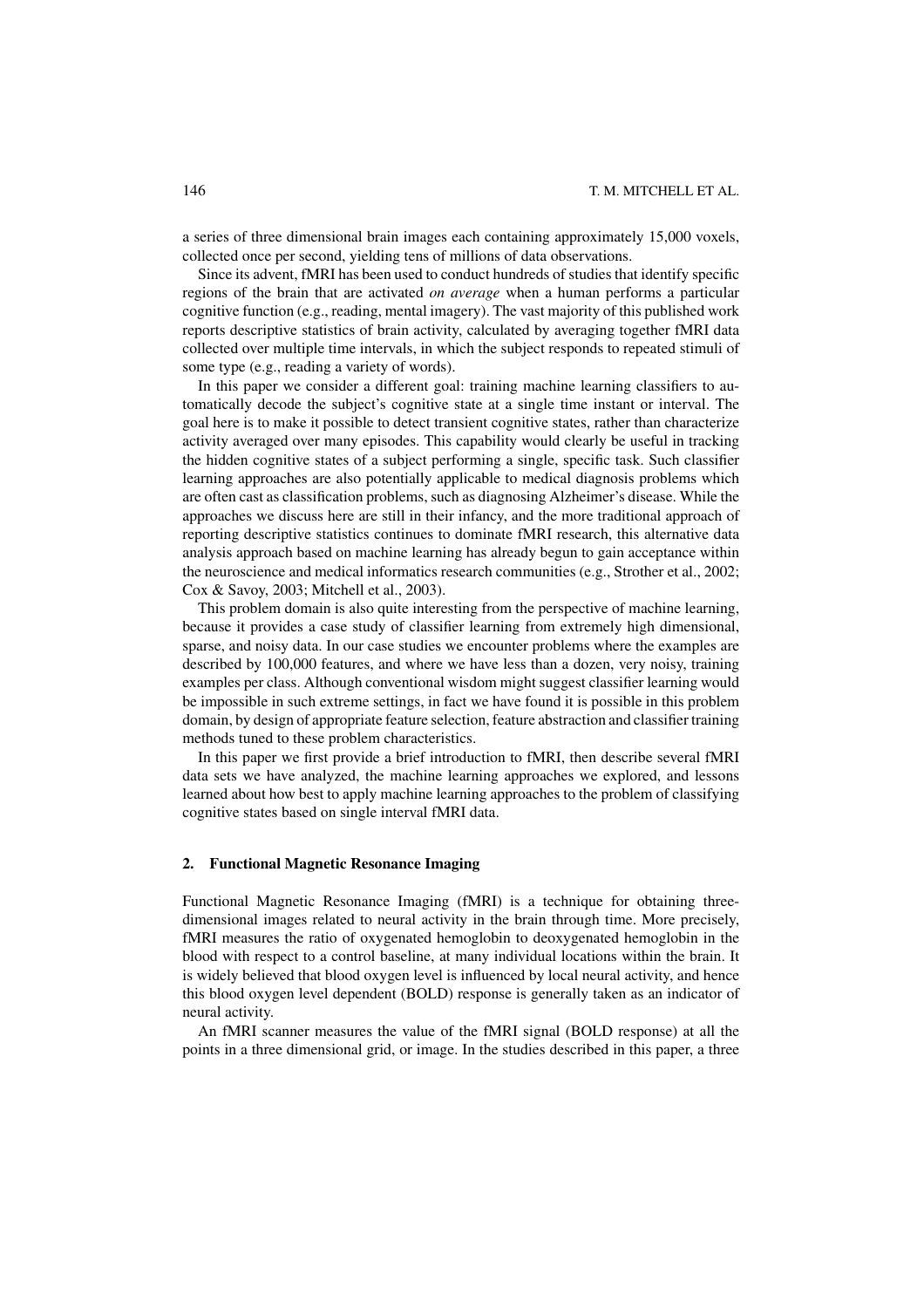dimensional image is captured every 1, 1.5, or 0.5 seconds. We refer to the cells within this three-dimensional image as *voxels* (volume elements). The voxels in a typical fMRI study have a volume of a few tens of cubic millimeters, and a typical three dimensional brain image typically contains 10,000 to 15,000 voxels which contain cortical matter and are thus of interest. While the spatial resolution of fMRI is dramatically better than that provided by earlier brain imaging methods, each voxel nevertheless contains on the order of hundreds of thousands of neurons.

The temporal response of the fMRI BOLD signal is smeared over several seconds. Given an impulse of neural activity, such as the activity in visual cortex in response to a flash of light, the fMRI BOLD response associated with this impulse of neural activity endures for many seconds. It typically increases to a maximum after approximately four to five seconds, returning to baseline levels after another five to seven seconds. Despite this prolonged temporal response, some researchers (e.g., Menon et al., 1998) have reported that the relative timing of events can be resolved to within a few tens of milliseconds (e.g. to distinguish the relative timing of two flashes of light—one in the left eye and one in the right eye), providing hope that at least some temporal characteristics of brain function can be studied at subsecond resolution using fMRI.

A small portion of fMRI data is illustrated in figure 1. This figure shows data collected over a fifteen second interval during which the subject read a word, decided whether it was a noun or verb (in this case, it was a verb), then waited for another word. This data was sampled once per second for fifteen seconds, over sixteen planar slices, one of which is shown in the figure.

#### **3. Related work analyzing fMRI data**

Over recent years there has been a growing interest within the computer science community in data processing for fMRI. One popular style of processing involves using Generalized Linear Models (GLM) as in Friston et al. (1995a, 1995b) and Bly (2001). Here a regression is performed for each voxel, to predict the signal value at that voxel, based on properties of the stimulus. The degree to which voxel activity can be predicted from stimulus features is taken as an indication of the degree to which the voxel's activity is related to the stimulus. Notice this regression problem (predict voxel activity given the stimulus) is roughly the inverse of the problem we consider here (predict cognitive state given all voxel activities). Others have used *t*-statistics to determine relevant active voxels, and yet others have used more complex statistical methods to estimate parameters of the BOLD response in the presence of noise (Genovese, 1999).

Various methods for modelling time series have been used for analyzing fMRI data. For example, Hojen-Sorensen, Hansen, and Rasmussen (1999) used Hidden Markov Models (HMM) to learn a model of activity in the visual cortex resulting from a flashing light stimulus. Although the program was not told the stimulus, the on-off stimulus was recovered as the hidden state by the HMM.

A variety of unsupervised learning methods have also been used for exploratory analysis of fMRI data. For example, Goutte et al. (1998) discussed the use of clustering methods for fMRI data. One particular approach (Penny, 2001) involved the application of Expectation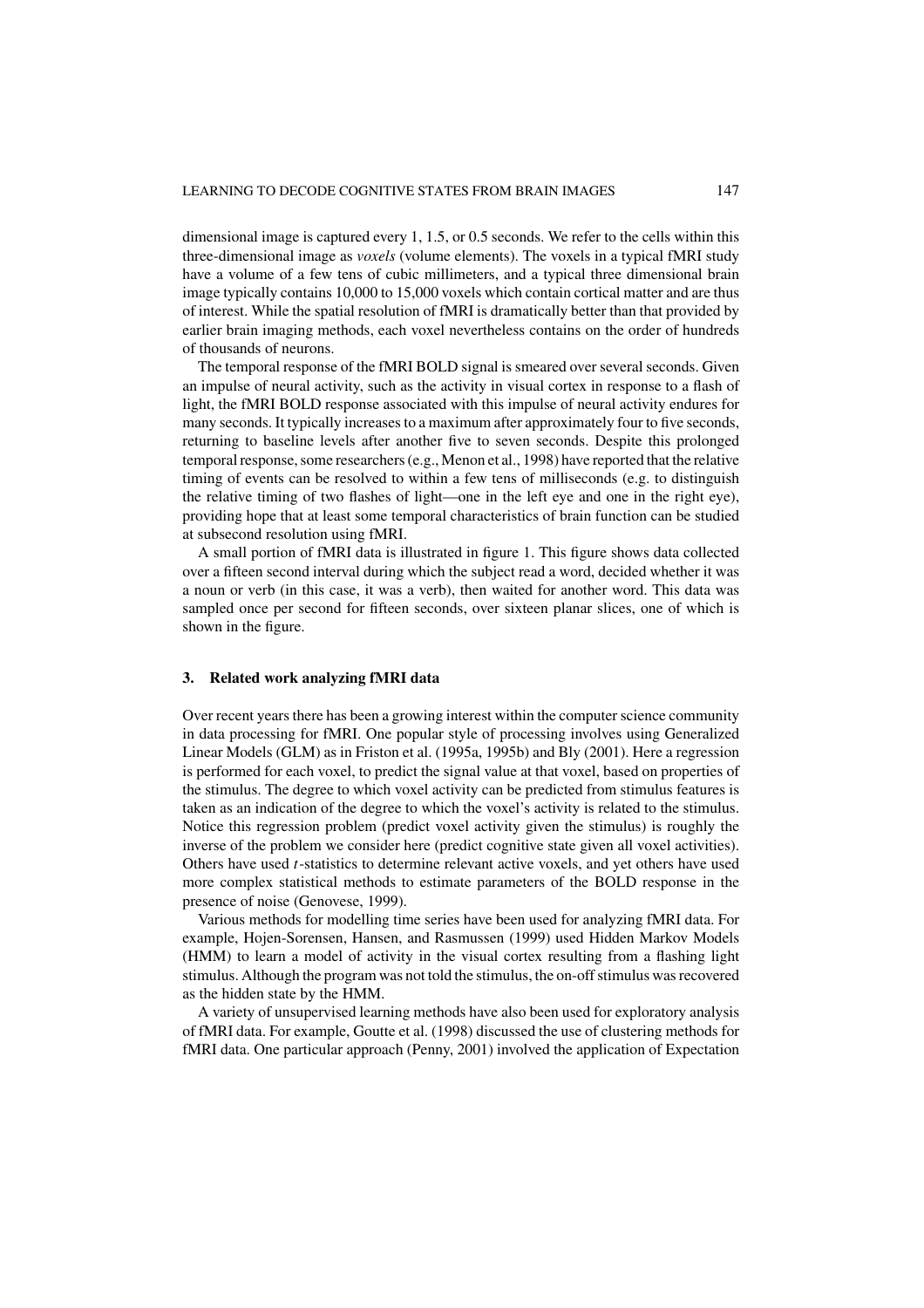

*Figure 1*. Typical fMRI data. The top portion of the figure shows fMRI data for a selected set of voxels in the cortex, from a two-dimensional image plane through the brain. A fifteen second interval of fMRI data is plotted at each voxel location. The anterior portion of the brain is at the top of the figure, posterior at bottom. The left side of the brain is shown on the right, according to standard radiological convention. The full three-dimensional brain image consists of sixteen such image planes. The bottom portion of the figure shows one of these plots in greater detail. During this interval the subject was presented a word, answered whether the word was a noun or verb, then waited for another word.

Maximization to estimate mixture models to cluster the data. Others have used Principle Components Analysis and Independent Components Analysis (McKeown et al., 1998) to determine spatial-temporal factors that can be linearly combined to reconstruct the fMRI signal.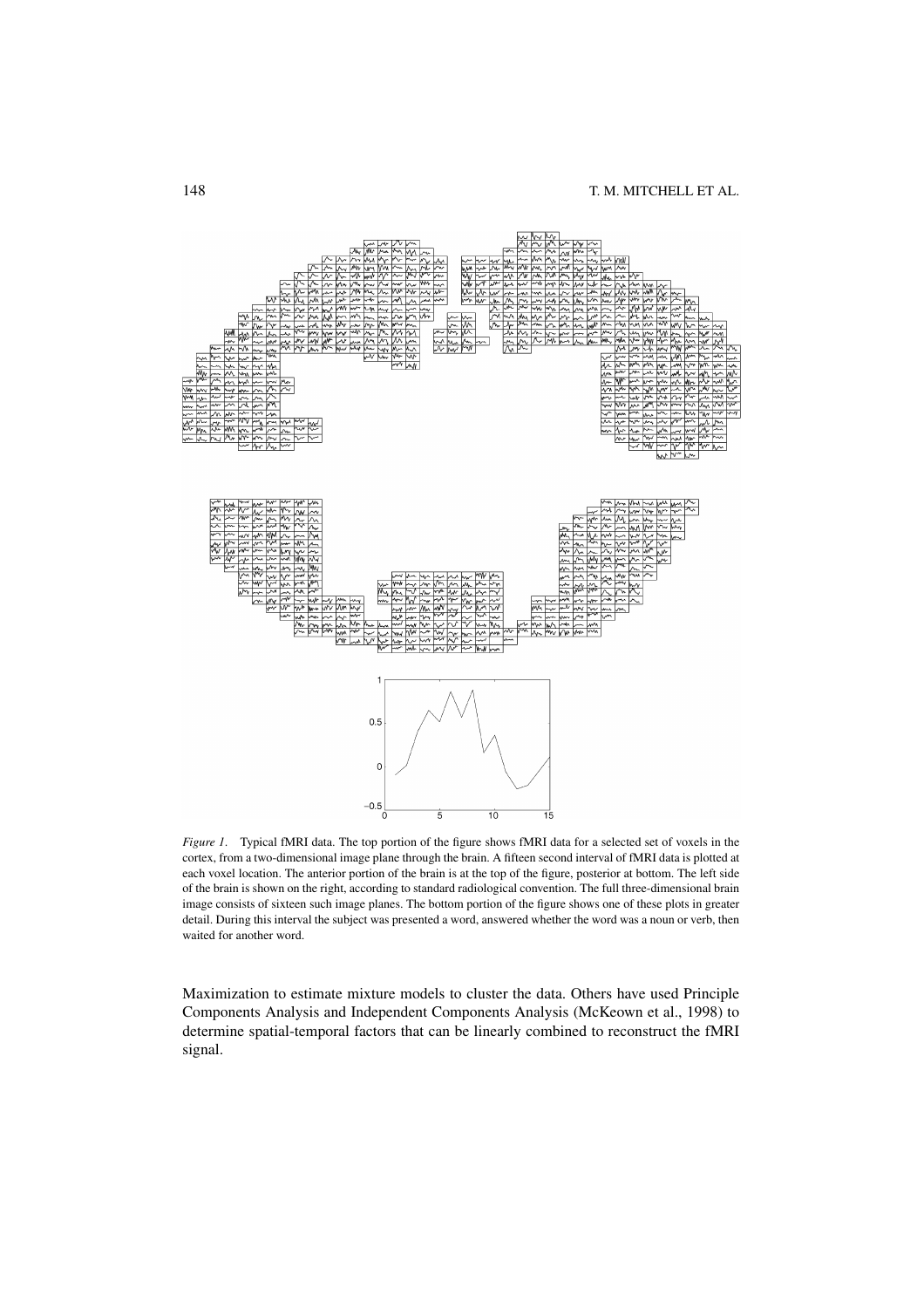While there has been little work on our specific problem of training classifiers to decode cognitive states, there are several papers describing work with closely related goals. For example, Haxby et al. (2001) showed that different patterns of fMRI activity are generated when a human subject views a photograph of a face versus a house, versus a shoe, versus a chair. While they did not specifically use these discovered patterns to classify subsequent single-event data, they did report that by dividing the fMRI data for each photograph category into two samples, they could automatically match the sample means related to the same category. More recently (Cox & Savoy, 2003) applied Support Vector Machine and Linear Discriminant Analysis to a similar set of data to successfully classify patterns of fMRI activation evoked by the presentation of photographs of various categories of objects. Others (Wagner et al., 1998) reported that they have been able to make better-than-random predictions regarding whether a visually presented word will be remembered later, based on the magnitude of activity within certain parts of left prefrontal and temporal cortices during that presentation.

In addition to work on fMRI, there has been related recent work applying machine learning methods to data from other devices measuring brain activity. For example, Blankertz, Curio, and Mller (2002) describe experiments training classifiers of brain states for single trial EEG data, while (Kjems et al., 2002; Strother et al., 2002) report training brain state classifiers for images obtained via Positron Emission Tomography (PET).

The work reported in the current paper builds on our earlier research described in Mitchell et al. (2003) and Wang, Hutchinson, and Mitchell (2003).

# **4. Approach**

This section briefly describes our approach to data preprocessing, training classifiers, and evaluating them.

#### *4.1. Data acquisition and preprocessing*

In the fMRI studies considered here, data were collected from normal students from the university community. Typical studies involved between five and fifteen subjects, and we generally selected a subset of these subjects with the strongest, least noisy fMRI signal to train our classifiers. Data were preprocessed to remove artifacts due to head motion, signal drift, and other sources, using the FIASCO program (Eddy et al.,  $1998$ ).<sup>1</sup> All voxel activity values were represented by the percent difference from their mean value during rest conditions (when the subject is asked to relax, and not perform any particular task). These preprocessed images were used as input to our classifiers.

In several cases, we found it useful to identify specific anatomically defined regions of interest (ROIs) within the brain of each subject. To achieve this, two types of brain images were collected for each subject. The first type of image, which has been discussed up to this point in the paper, captures brain activation via the BOLD response, and is referred to as a *functional image*. The second type of image, called a *structural image*, captures the static physical brain structure at higher resolution. For each subject, this structural image was used to identify the anatomical regions of interest, using the parcellation scheme of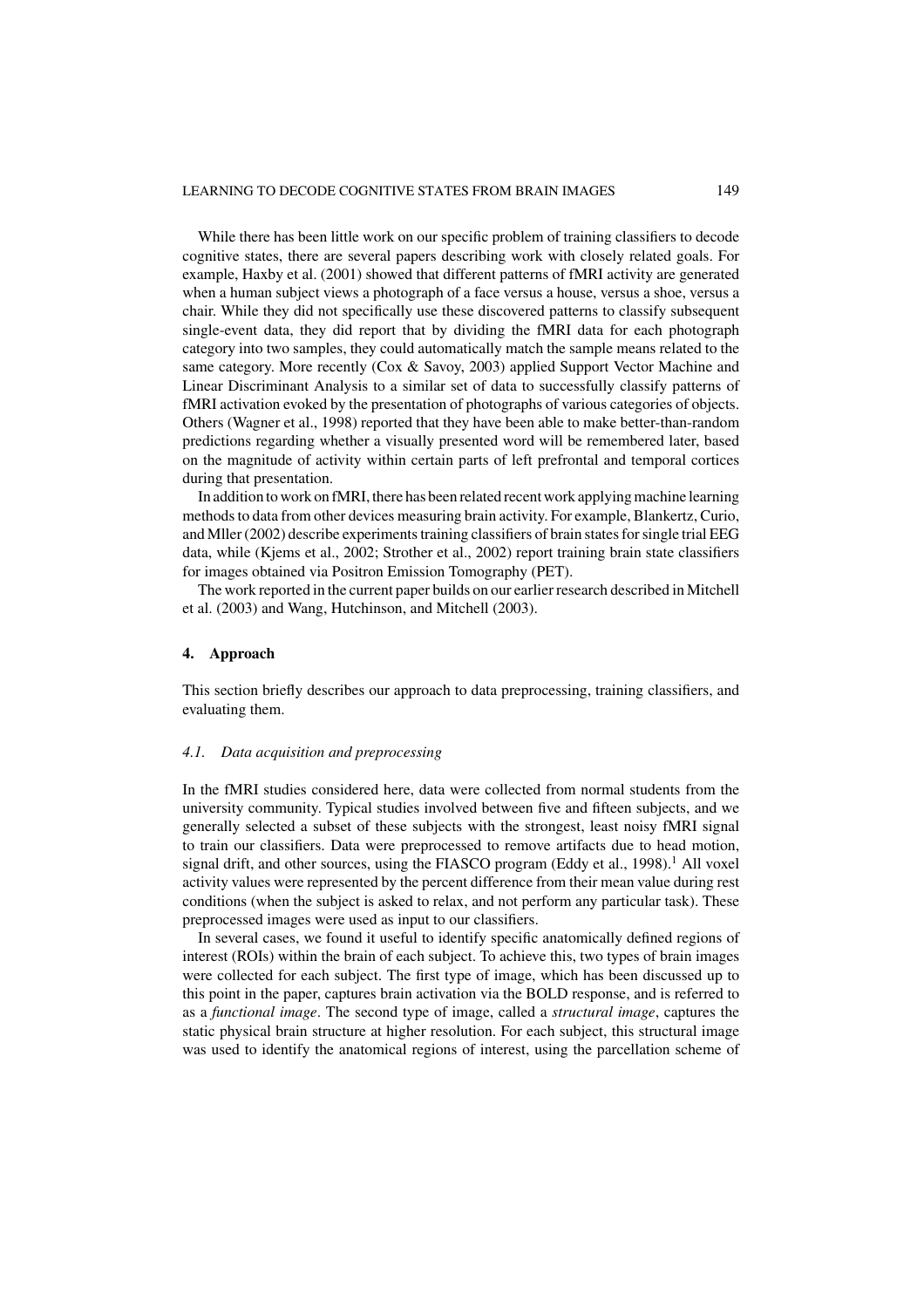Caviness et al. (1996) and Rademacher et al. (1992). For each subject, the mean of their functional images was then co-registered to the structural image, so that individual voxels in the functional images could be associated with the ROIs identified in the structural image.

## *4.2. Learning methods*

In this paper we explore the use of machine learning methods to approximate classification functions of the following form

$$
f: fMRI \cdot sequence(t_1, t_2) \rightarrow CognitiveState
$$

where fMRI-sequence $(t_1, t_2)$  is the sequence of fMRI images collected during the contiguous time interval  $[t_1, t_2]$ , and where CognitiveState is the set of cognitive states to be discriminated. Each of our data sets includes fMRI data from multiple human subjects. Except where otherwise noted, we trained a separate classification function for each subject.

We explored a variety of methods for encoding fMRI-sequence( $t_1, t_2$ ) as input to the classifier. In some cases we encoded the input as a vector of individual voxel activities, a different activity for each voxel and for each image captured during the interval  $[t_1, t_2]$ . This can be an extremely high dimensional feature vector, consisting of hundreds of thousands of features given that a typical image contains 10,000 to 15,000 voxels, and a training example can include dozens of images. Therefore, we explored a variety of approaches to reducing the dimension of this feature vector, including methods for feature selection, as well as methods that replace multiple feature values by their mean. These feature selection and feature abstraction methods are described in detail in Section 6.3.

We explored a number of classifier training methods, including:

– *Gaussian Naive Bayes* (*GNB*)*.* The GNB classifier uses the training data to estimate the probability distribution over fMRI observations, conditioned on the subject's cognitive state. It then classifies a new example  $\vec{x} = \langle x_1 ... x_n \rangle$  by estimating the probability  $P(c_i | \vec{x})$  of cognitive state  $c_i$  given fMRI observation  $\vec{x}$ . It estimates this  $P(c_i | \vec{x})$  using Bayes rule, along with the assumption that the features  $x_j$  are conditionally independent given the class:

$$
\hat{P}(c_i \mid \vec{\mathbf{x}}) = \frac{\hat{P}(c_i) \prod_j \hat{P}(x_j \mid c_i)}{\sum_k [\hat{P}(c_k) \prod_j \hat{P}(x_j \mid c_k)]}
$$

where  $\hat{P}$  denotes distributions estimated by the GNB from the training data. Each distribution of the form  $\hat{P}(x_j | c_i)$  is modelled as a univariate Gaussian, using maximum likelihood estimates of the mean and variance derived from the training data. Distributions of the form  $\hat{P}(c_i)$  are modelled as Bernoulli, again using maximum likelihood estimates based on training data. Given a new example to be classified, the GNB outputs posterior probabilities for each cognitive state, calculated using the above formula.

We considered two variants of the GNB, which differ only in their approach to estimating the variances of the univariate Gaussian distributions  $\hat{P}(x_i | c_i)$ . In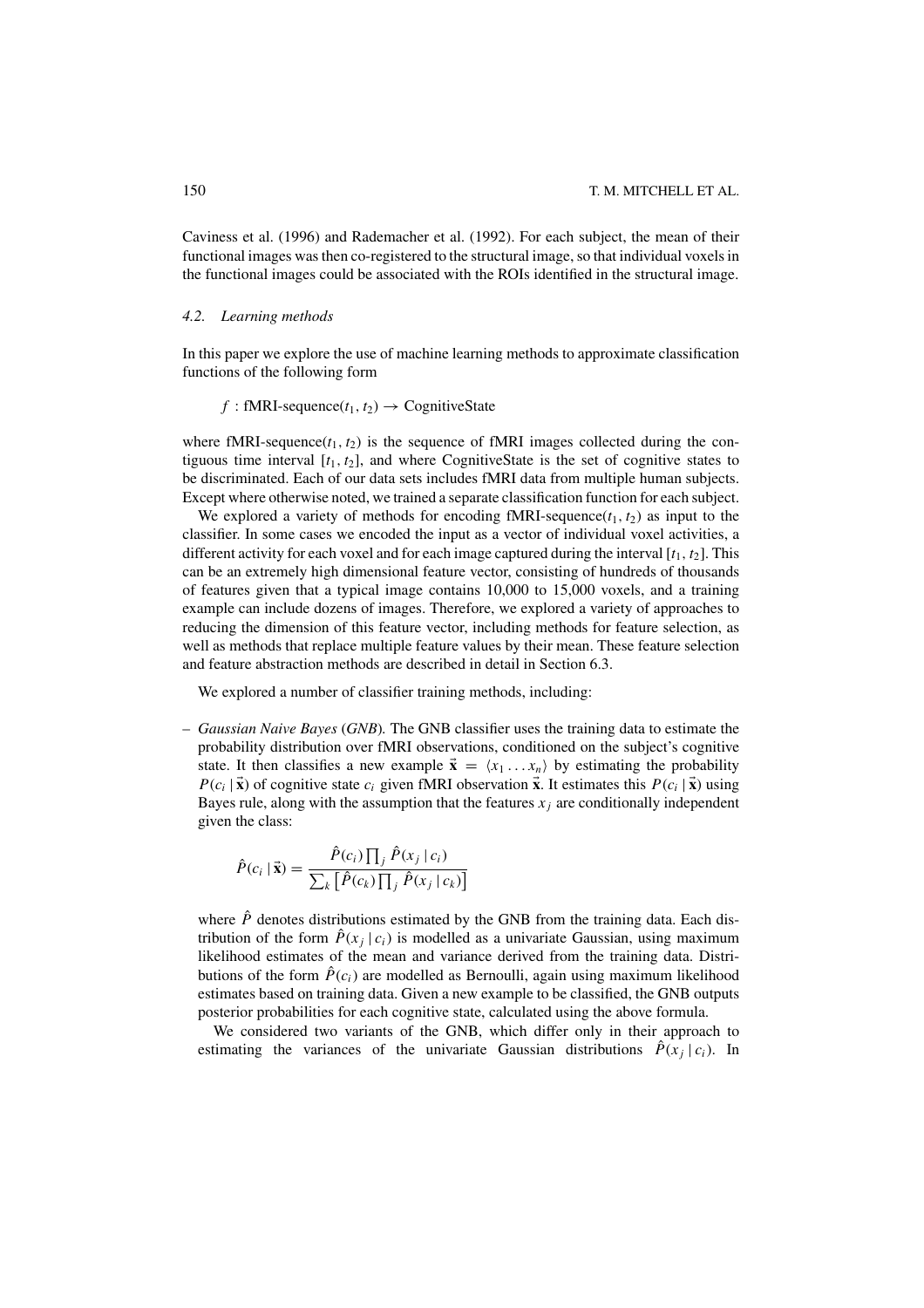GNB-SharedVariance, it is assumed that the variance of voxel  $x_i$  is identical for all classes  $c_i$ . This single variance is estimated by the sample variance of the pooled data for  $x_i$  taken from all classes (with the class mean subtracted out of each value). In GNB-DistinctVariance, the variance is estimated separately for each voxel and class.

- *Support Vector Machine* (*SVM*)*.* We used a linear kernel Support Vector Machine (see, for instance, Burges (1998)).
- *k Nearest Neighbor* (*kNN*)*.* We use *k* Nearest Neighbor with a Euclidean distance metric, considering values of 1, 3, 5, 7 and 9 for *k* (see, for instance, Mitchell (1997)).

#### *4.3. Evaluating results*

Trained classifiers were evaluated by their cross-validated classification error when learning boolean-valued classification functions. When more than two classes are involved, our classifiers output a rank-ordered list of the potential classes from most to least likely. In this case, we scored the success of each prediction by the normalized rank of the correct class in this sorted list, which we refer to as the *normalized rank error*. Thus, the normalized rank error ranges from 0 when the correct class is ranked most likely, to 1 when it is ranked least likely. Note this normalized rank error is a natural extension of classification error when multiple classes are involved, and is identical to classification error when exactly two classes are involved. Note also that random guessing yields an expected normalized rank error of 0.5 regardless of the number of classes under consideration.

To evaluate classifiers, we generally employ *k*-fold cross-validation, leaving out one example per class on each fold. In the data sets considered in this paper, the competing classes are balanced (i.e., the number of available examples is the same for each competing class). Thus, by leaving out one example per class we retain a balanced training set for each fold, which correctly reflects the class priors.

Because the fMRI BOLD response is blurred out over several seconds, a strict leave-outone-example-per-class evaluation can sometimes produce optimistic estimates of the true classifier error. The reason is straightforward: when holding out a test image occurring at time *t*, the training images at times  $t + 1$  and  $t - 1$  will be highly correlated with this test image. Therefore, if the images at  $t - 1$  and  $t + 1$  belong to the same class as the image at  $t$ , and are included in the training set, this can lead to optimistically biased error estimates for the held out example. When faced with this situation (i.e., in the Semantic Categories study described below), we avoid the optimistic bias by removing from the training set all images that occur within 5 seconds of the held out test image. In this case, our cross validation procedure involves holding out one test example per class, and also removing temporally proximate images from the training set.

#### **5. Case studies**

This section describes three distinct fMRI studies, the data collected in each, and the classifiers trained for each. In this section we summarize the success of the best classifier obtained for each of these studies. Section 6 discusses more generally the lessons learned across these three case studies.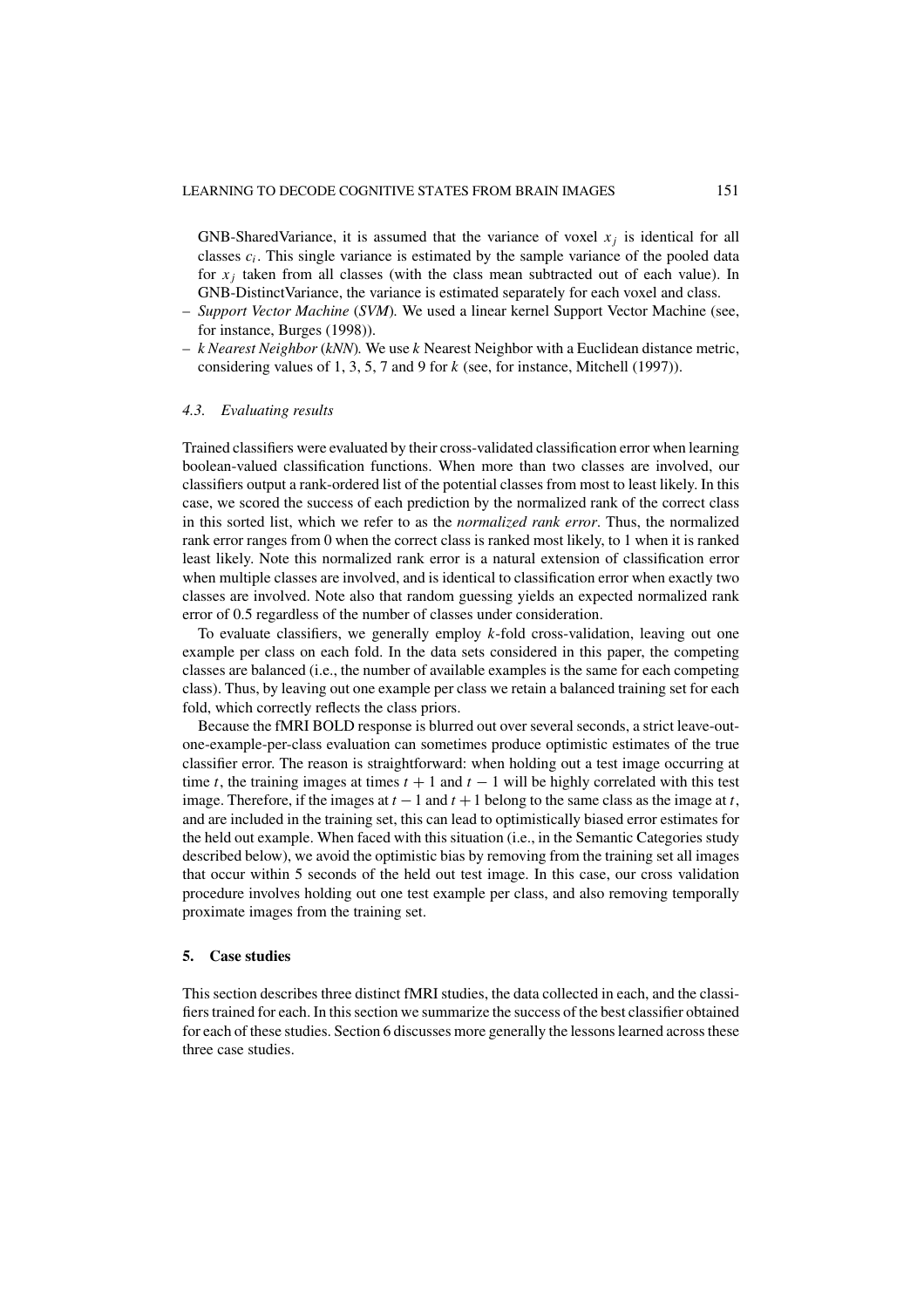#### *5.1. Picture versus sentence study*

In this fMRI study (Keller, Just, & Stenger, 2001), subjects experienced a collection of trials. During each trial they were shown in sequence a sentence and a simple picture, then answered whether the sentence correctly described the picture. We used this data to explore the feasibility of training classifiers to distinguish whether the subject is examining a sentence or a picture during a particular time interval.

In half of the trials the picture was presented first, followed by the sentence. In the remaining trials, the sentence was presented first, followed by the picture. In either case, the first stimulus (sentence or picture) was presented for 4 seconds, followed by a blank screen for 4 seconds. The second stimulus was then presented for up to 4 seconds, ending when the subject pressed the mouse button to indicate whether the sentence correctly described the picture. Finally, a rest period of 15 seconds was inserted before the next trial began. Thus, each trial lasted approximately 27 seconds. Pictures were geometric arrangements of the symbols  $+$ ,  $*$  and/or \$, such as

$$
\frac{+}{}
$$

∗

Sentences were descriptions such as "It is true that the plus is below the dollar." Half of the sentences were negated (e.g., "It is not true that the star is above the plus.") and the other half were affirmative sentences.

Each subject was presented a total of 40 trials as described above, interspersed with ten additional rest periods. During each of these rest periods, the subject was asked to relax while staring at a fixed point on the screen. fMRI images were collected every 500 msec.

The learning task we consider for this study is to train a classifier to determine, given a particular 8-second interval of fMRI data, whether the subject is viewing a sentence or a picture during this interval. In other words, we wish to learn a separate classifier for each subject, of the following form

*f* : fMRI-sequence( $t_0$ ,  $t_0$  + 8)  $\rightarrow$  {Picture, Sentence}

where  $t_0$  is the time of stimulus (picture or sentence) onset. Thus, the input to the classifier is an 8-second interval of fMRI data beginning when the picture or sentence is first presented to the subject. Although the stimulus was presented for a maximum duration of only 4 seconds, we chose this 8-second interval in order to capture the full fMRI activity associated with the stimulus (recall from Section 2 that the fMRI BOLD signal often extends for 9–12 seconds beyond the neural activity of interest).<sup>2</sup>

There were a total of 80 examples available from each subject (40 examples per class). The fMRI-sequence was itself described by the activities of all voxels in cortex. The average number of cortex voxels per subject was approximately 10,000, and varied significantly by subject, based in large part on the size of the subject's head. Note that the eight second interval considered by the classifier contains 16 images (images were captured twice per second), yielding an input feature vector containing approximately 160,000 features, before feature selection.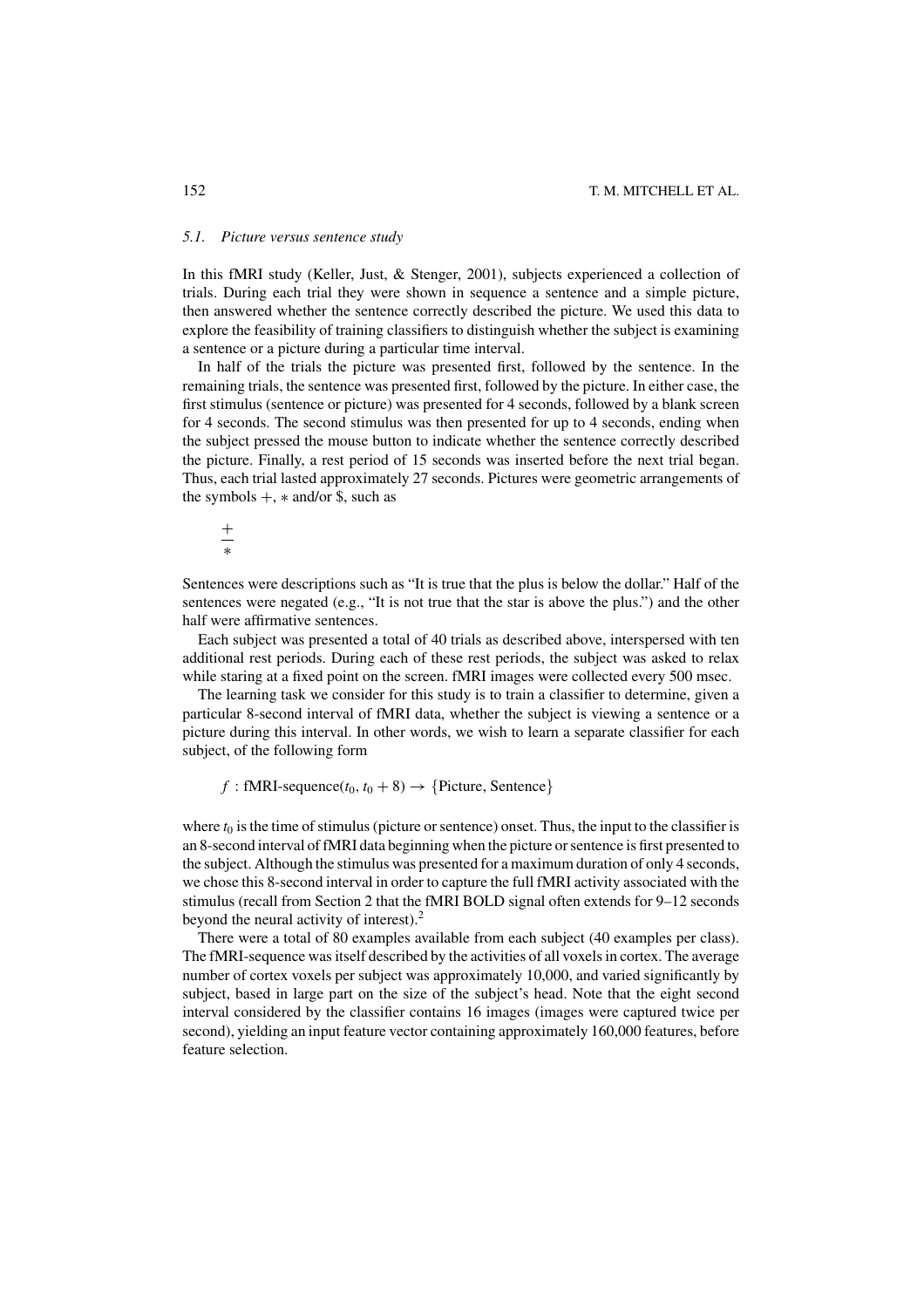The expected classification error of the default classifier (guessing the most common class) is 0.50 in this case. The average error obtained for the most successful trained classifier, using the most successful feature selection strategy, was 0.11, averaged over 13 subjects, with the best subject reaching 0.04 (refer to Section 6.2 for more details). These results are statistically highly significant, and indicate that it is indeed possible to train classifiers to distinguish these two cognitive states reliably.

In addition to these single-subject classifiers, we also experimented with training classifiers that operate across multiple subjects. In this case, we evaluated the classification error using a leave-one-subject-out regime in which we held out each of the 13 subjects in turn while training on the other 12. The mean error over the held out subject for the most successful combination of feature selection and classifier was 0.25. Again, this is significantly better than the expected 0.5 error from the default classifier, indicating that it is possible to train classifiers for this task that operate on human subjects who where not part of the training set. These results are described in detail in Section 6.4.

## *5.2. Syntactic ambiguity study*

In this fMRI study (see Mason et al., 2004) subjects were presented with sentences, some of which were ambiguous, and were asked to respond to a yes-no question about the content of each sentence. The questions were designed to ensure that the subject was in fact processing the sentence. The learning task for this study was to distinguish whether the subject was currently reading an ambiguous sentence (e.g., "The experienced soldiers warned about the dangers conducted the midnight raid." ) or an unambiguous sentence (e.g., "The experienced soldiers spoke about the dangers before the midnight raid." $)^3$ 

Ten sentences of each of type were presented to each subject. Each sentence was presented for 10 seconds. Next a question was presented, and the subject was given 4 seconds to answer. After the subject answered the question, or 4 seconds elapsed, an "X" appeared on the screen for a 12 second rest period. The scanner collected one fMRI image every 1.5 seconds.

We are interested here in learning a classifier that takes as input an interval of fMRI activity, and determines which of the two types of sentence the subject is reading. Using our earlier notation, for each subject we trained classifiers of the form

*f* : fMRI-sequence( $t_0$  + 4.5,  $t_0$  + 15)  $\rightarrow$  SentenceType

where SentenceType =  $\{Ambiguous, Unambiguous\}$ , and where  $t_0$  is the time at which the sentence is first presented to the subject. Note the classifier input describes fMRI activity during the interval from 4.5 to 15 seconds following initial presentation of the sentence. This is the interval during which the fMRI activity is most intense.

There were a total of 20 examples for each subject (10 examples per class). The fMRIsequence was described using only the voxels from four ROIs considered to be most relevant by a domain expert. These 4 ROIs contained a total of 1500 to 3508 voxels, depending on the subject. Note the 10.5 second interval considered by the classifier contains 8 images (images were captured every 1.5 seconds), yielding a classifier input vector containing from 12,000 to 28,064 features, depending on the human subject, before feature selection.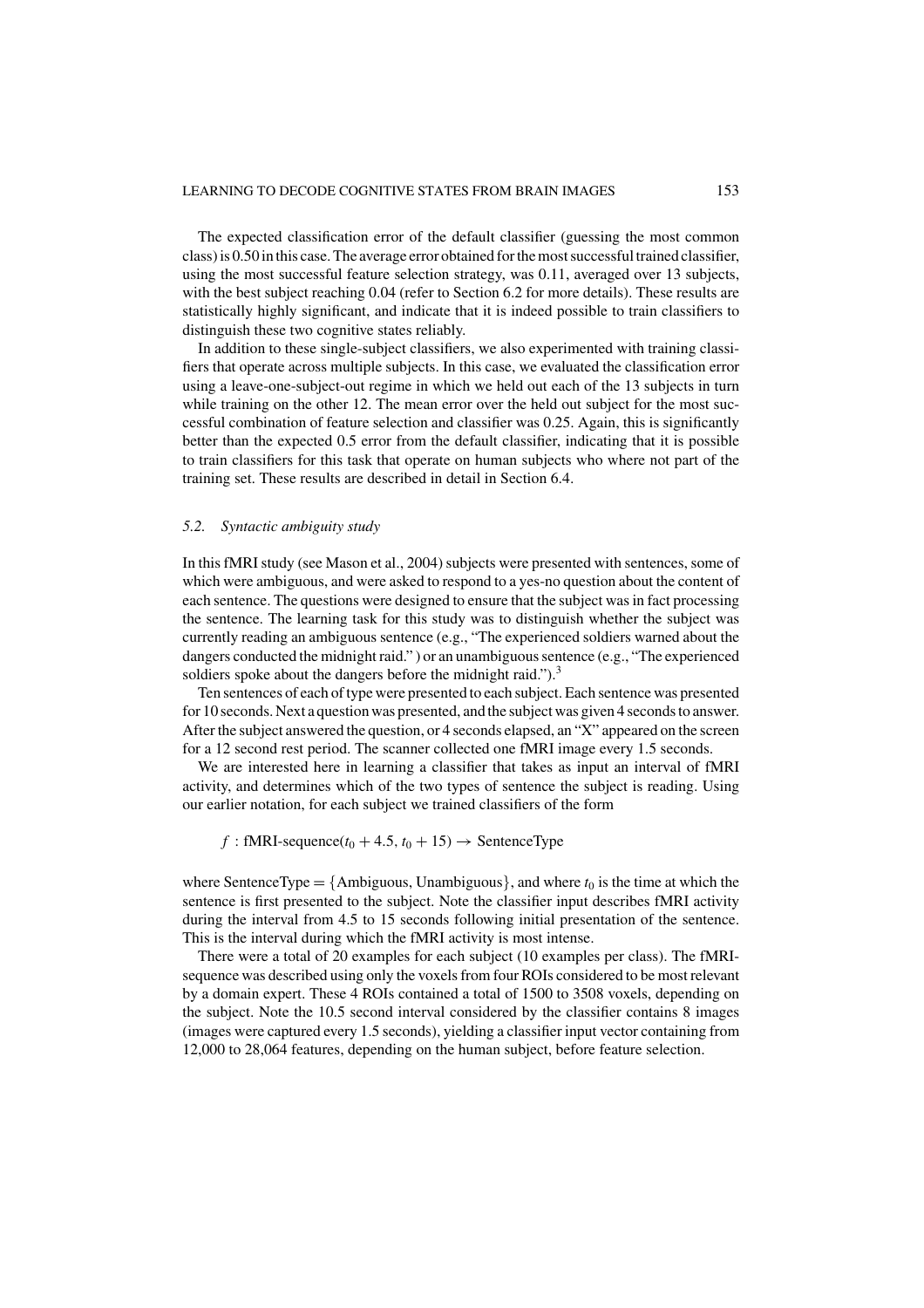The expected classification error of the default classifier (guessing the most common class) in this case is 0.50, given the equal number of examples from both classes. The average error obtained by the most successful combination of feature selection and classifier was 0.25, averaged over 5 subjects, with the best single-subject classifier reaching an error of 0.10 (refer to Section 6.2 for more details).

#### *5.3. Semantic categories study*

In this study, 10 subjects were presented with individual nouns belonging to twelve distinct semantic categories (e.g., Fruits, Tools), and asked to determine whether the word belonged to a particular category. We used this data to explore the feasibility of training classifiers to detect which of the semantic categories of word the subject was examining.

The trials in this study were divided into twelve blocks. In each block, the name of a semantic category was first displayed for 2 seconds. Following this, the subject was shown a succession of 20 words, each presented for 400 msec and followed by 1200 msec of blank screen. After each word was presented, the subject clicked a mouse button to indicate whether the word belonged to the semantic category named at the beginning of the block. In fact, nearly all words belonged to the named category (half the blocks contained no outof-category words, and the remaining blocks contained just one out-of-category word). A multi-second blank screen rest period was inserted between each of the twelve blocks. The twelve semantic categories of words presented were "fish," "four-legged animals," "trees," "flowers," "fruits," "vegetables," "family members," "occupations," "tools," "kitchen items," "dwellings," and "building parts." Words were chosen from lists of high frequency words of each category, as given in Battig and Montague (1968), in order to avoid obscure or multiple-meaning words. fMRI images were acquired once per second.

The learning task we considered for this study is to distinguish which of the twelve semantic categories the subject is considering, based on a single observed fMRI image. Following our earlier notation, we wish to learn a classifier of the form:

#### $f : fMRI(t) \rightarrow WordCategory$

where  $fMRI(t)$  is a single fMRI image, and where WordCategory is the set of 12 semantic categories described above.

A total of 384 example images were collected for each subject (32 examples per class, times 12 classes). All voxels from 30 ROIs were used, yielding a total of 8,470 to 11,136 voxels, depending on the subject. In this case the classifier input is a single image, so the classifier input dimension is equal to the number of voxels, prior to feature selection.

The trained classifier outputs a rank-ordered list of the 12 categories, ranked from most to least probable. We therefore evaluate classifier error using the normalized rank error described in Section 4, where the default classifier (guessing the most frequent class) yields an expected normalized rank error of 0.50. The normalized rank error for the most successful combination of feature selection and classifier was 0.08 (i.e. on average the correct word category was ranked first or second out of the twelve categories), over 10 subjects, with the best subject reaching 0.04. (refer to Section 6.2 for details).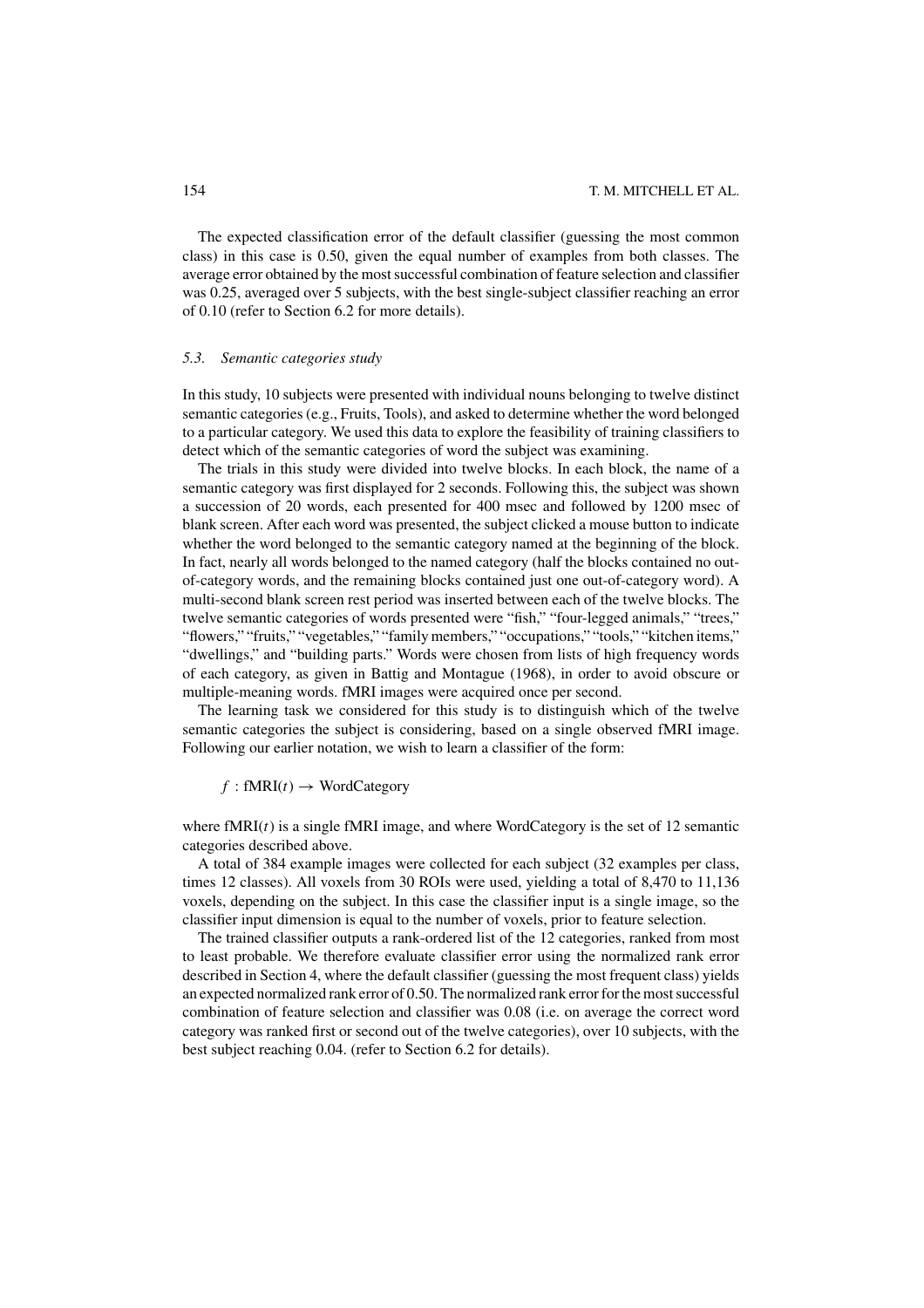

*Figure 2.* Color plots show locations of voxels that best predict the word semantic category, for three different human subjects. For each voxel, the color indicates the normalized rank error over the test set, for a GNB classifier based on this single voxel. Note the spatial clustering of highly predictive voxels, and the similar regions of predictability across these three subjects. The range of normalized rank errors is [Red  $\approx 0.25$ , Dark Blue  $\approx 0.6$ ], with other colors intermediate between these two extremes. Each image corresponds to a single two-dimensional plane through the brain of one subject.

One reasonable question that can be raised regarding these classifier results is whether the classifier is indeed learning the pattern of brain activity predictive of semantic categories, or whether it is instead learning patterns related to some other time-varying phenomenon that influences fMRI activation. One unfortunate property of the experimental protocol for collecting data, from this point of view, is that all of the words belonging to a single category are presented within a single time interval (i.e., a single experiment block). In fact we do believe this temporal adjacency may be influencing our results, but we also believe the classifier is indeed capturing regularities primarily related to semantic categories. One strong piece of supporting evidence is that classifiers trained for different human subjects tend to rely on the same brain locations to make their predictions, and that these regions have been reported by others as related to semantic categorization. Figure 2 illustrates the brain regions containing the most informative fMRI signal for classification, across three subjects. In this figure, red and yellow indicate the voxels whose activity allows most accurate classification. Note the highly discriminating voxels are clustered together, in similar regions across these subjects. These locations for discriminability match those reported in earlier work on semantic categorization by Chao, Haxby, and Martin (1999), Chao, Weisberg, and Martin (2002), Ishai et al. (1999) and Aguirre, Zarahn, and D'Esposito (1998), as well as some novel areas that are currently under investigation.

## **6. Lessons learned**

#### *6.1. Can one learn to decode mental states from fMRI?*

The primary goal leading to this research was to determine whether it is feasible to use machine learning methods to decode mental states from single interval fMRI data. The successful results reported above for all three data sets indicate that this is indeed feasible in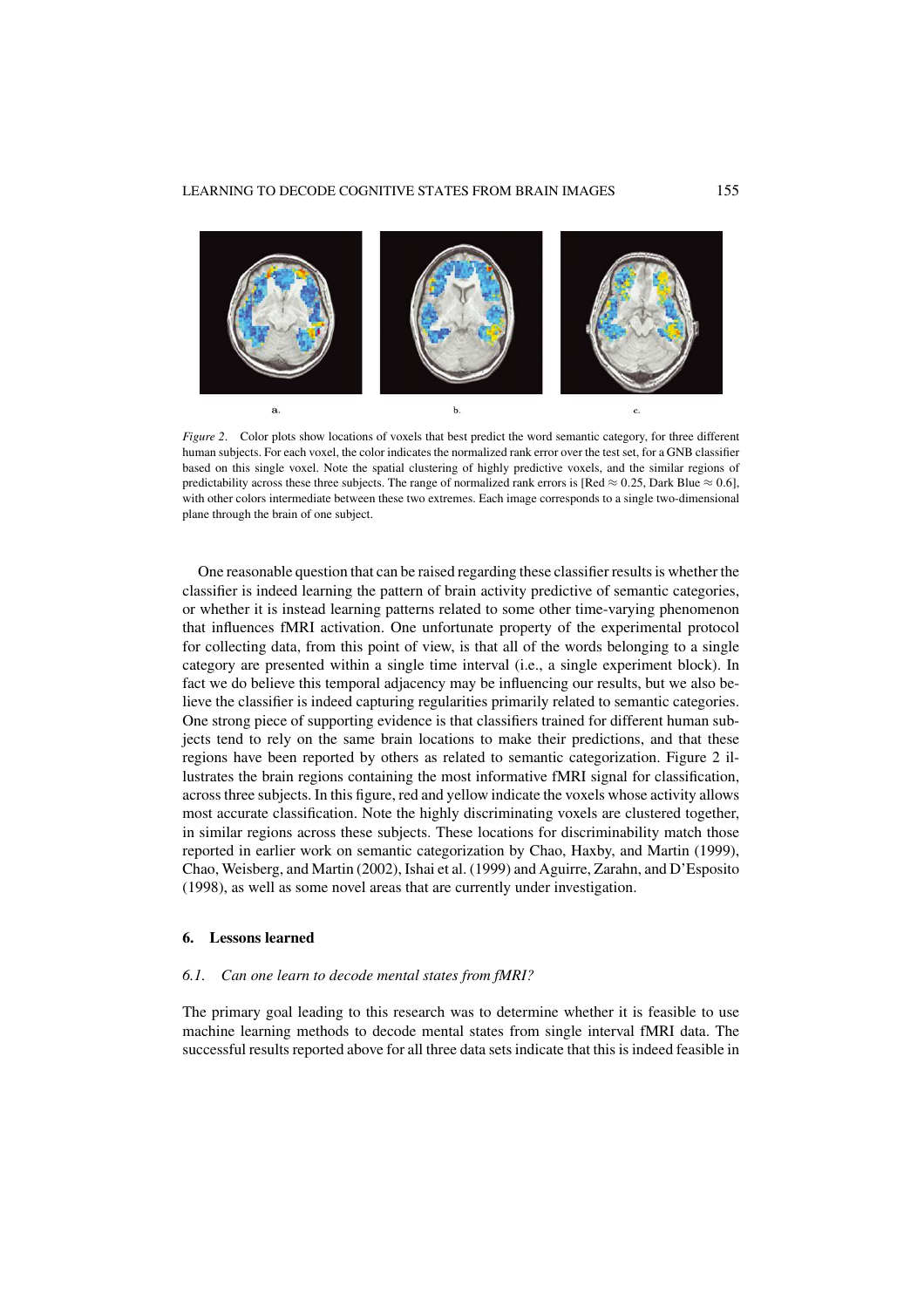a variety of interesting cases. However, it is important to note that while our empirical results demonstrate the ability to successfully distinguish among a predefined set of states occurring at specific times while the subject performs specific tasks, they do not yet demonstrate that trained classifiers can reliably detect cognitive states occurring at arbitrary times while the subject performs arbitrary tasks. While our current results may already be of use in cognitive science research, we intend to pursue this more general goal in future work.

We also attempted but failed to train successful classifiers for several other classification functions defined over these same data sets. For example, we were unable to train an accurate classifier to distinguish the processing of negated versus affirmative sentences in the Picture versus Sentence study. We were also unsuccessful in attempts to train classifiers to distinguish the processing of true versus false sentences, or sentences which the subject answered correctly versus incorrectly. It may be that these failures could be reversed given larger training sets or more effective learning algorithms. Alternatively, it may be the case that the fMRI data simply lacks the information needed to make these distinctions. This line of research is still very new, and while the above results demonstrate the feasibility of discriminating a variety of cognitive states based on fMRI, at this point the question of exactly which cognitive states can be reliably discriminated remains an open empirical question. Given our initial successes plus those reported in Cox and Savoy (2003), as well as likely advances in brain imaging technology and likely progress in developing machine learning methods specifically for this type of application, we are optimistic that over time we will be able to decode an increasingly useful collection of cognitive states in an increasingly open ended set of experimental settings.

Interestingly, we found that the accuracy of our single-subject classifiers varied significantly among subjects, even within the same study. For example, when training an SVM for the 13 different subjects in the "Picture versus Sentence" study, the error rates of the 13 single-subject classifiers were 0.01, 0.04, 0.06, 0.06, 0.06, 0.06, 0.08, 0.10, 0.16, 0.18, 0.19, 0.20, and 0.25 (additional single-subject data is reported in Tables 2–4). Subjects producing high accuracies with one classifier were typically the same who produced high accuracies for other classifiers, and it is likely that the data for the worst-performing classifiers were corrupted by various kinds of noise (e.g., significant head motion during imaging). Considerable subject-to-subject variation in fMRI responses has been widely reported in the fMRI literature.

Before leaving the topic of whether one can train classifiers in this domain, it is worth considering the question of whether our reported better-than-random classifier error rates are simply the result of having tried many learning algorithms and feature selection methods, then reporting results for the approach that worked best. This is a general issue whenever one experiments with many learning approaches, then reports accuracy for the one that performs best over the test data. In the following subsections we describe in detail the different feature selection methods and learning methods we explored. For the purposes of this discussion, however, there are two important points to be made. First, we found that *every* learning algorithm (GNB, SVM, and *k*NN) produced significantly better than random classification accuracies for every case study, supporting our conclusion that it is feasible to learn classifiers in this domain. Second, when performing feature selection, features were chosen over a training set distinct from the test data, using a leave-one-out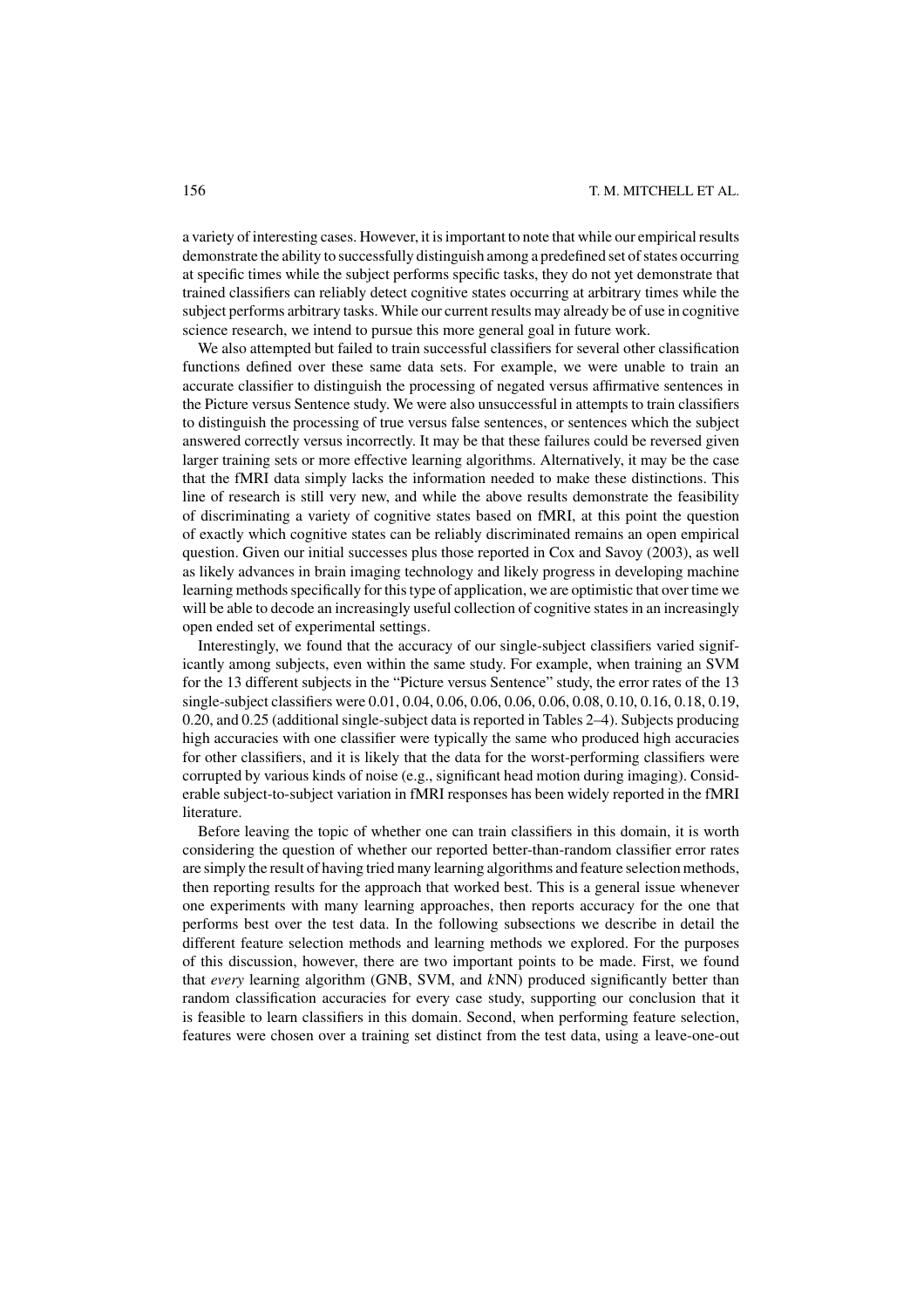cross validation approach, so that each test example had no influence on which features were selected. The only way that the test data influenced feature selection was in choosing the number of features, *n*, for which results are reported. This single parameter *n* was chosen for each learning algorithm and study, to maximize the *mean* accuracy over all single-subject classifiers trained by that algorithm for that study. Given that the number of single-subject classifiers ranged from five to thirteen, depending on the study, we conjectured that the choice of this single parameter *n* would exert only a very minor influence and that we could safely consider our reported accuracies to be very close to true accuracies.

To test this conjecture we conducted an experiment to compare this biased estimate (using the value of *n* which maximized test set performance) to an unbiased estimate obtained using a more elaborate and computationally intensive approach. To obtain the fully unbiased estimate, we employed a nested cross validation approach to partition the data repeatedly into three sets: a training set, optimization set, and final test set. The training and optimization sets were used to train a GNB classifier, to choose the feature selection method, and to choose the number *n* of features to be included. The final test set had no influence on training or selecting what to report, and was used only to provide a final unbiased estimate of accuracy. We ran this experiment over the data from all 13 subjects in our "Sentence versus Picture" data set. The resulting unbiased error estimate provided by the final test set was 0.183, whereas the original biased estimate provided by our standard two-set approach was 0.182. Furthermore, the number of features *n* selected by these two approaches were nearly identical. This experimental outcome supports our conjecture that our reported classifier accuracies, while in theory slightly biased, are in fact very close to their true accuracies.

#### *6.2. Which classifier works best?*

As discussed earlier, we experimented with three classifier learning methods: a Gaussian Naive Bayes (GNB) classifier, *k*-nearest neighbor (*k*NN), and linear Support Vector Machines (SVM). These classifiers were selected because they have been used successfully in other applications involving high dimensional data. For example, Naive Bayes classifiers, *k*NN, and SVM have all been used for text classification problems (Nigam et al., 2000; Joachims, 2001; Yang, 1999), where the dimension of the data is approximately  $10<sup>5</sup>$ , corresponding to the size of the natural language vocabulary.

To test the relative performance of our classifiers, we performed two sets of experiments. First, for each fMRI study we analyzed the performance of GNB, linear SVM, and *k*NN (with  $k \in \{1, 3, 5, 7, 9\}$ ) using as input to the classifier *all* voxels in the ROIs selected for those studies. Here the performance metric is classification error, except for the Semantic Categories study where the metric is normalized rank error. The performance reported for a specific study is the mean error over all single-subject classifiers trained for that study, as obtained by leave-one-example-out-from-each-class cross validation. Because the Semantic Categories study is not a binary classification task, we did not experiment with SVMs on this specific study.

The results are shown in Table 1 in the rows indicating no feature selection. The table reports results for the better-performing variant of GNB in each study. In the Syntactic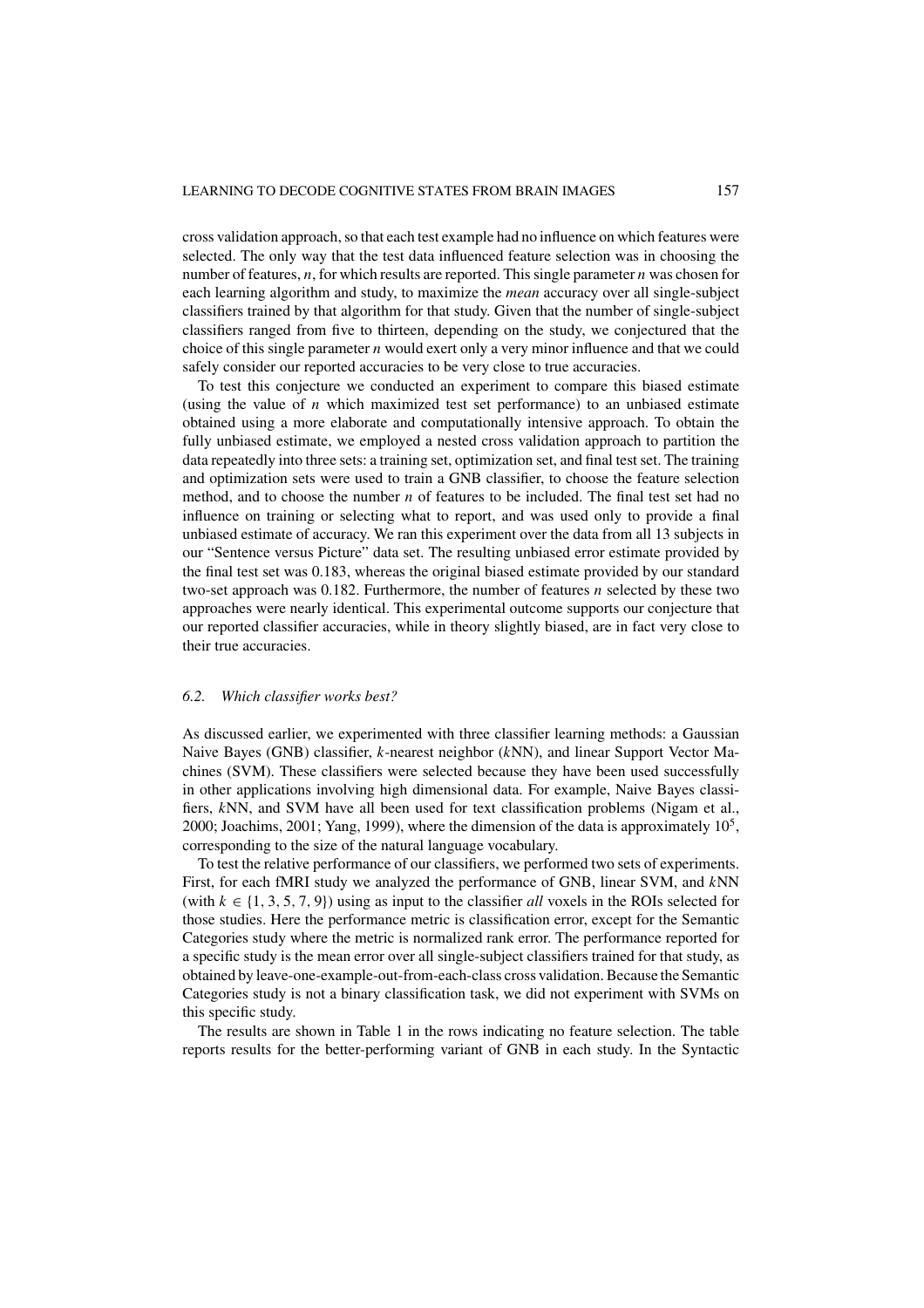| Study              | Examples<br>per class | Feature<br>selection | <b>GNB</b> | <b>SVM</b> | 1NN  | 3NN  | 5NN  | 9NN  |
|--------------------|-----------------------|----------------------|------------|------------|------|------|------|------|
| Picture <i>vs.</i> | 40                    | Yes                  | 0.18       | 0.11       | 0.22 | 0.18 | 0.18 | 0.19 |
| Sentence           | 40                    | No                   | 0.34       | 0.34       | 0.44 | 0.44 | 0.41 | 0.38 |
| Semantic           | 32                    | Yes                  | 0.08       | N/A        | 0.31 | 0.21 | 0.17 | 0.14 |
| Categories         | 32                    | No                   | 0.10       | N/A        | 0.40 | 0.40 | 0.40 | 0.25 |
| Syntactic          | 10                    | Yes                  | 0.25       | $0.28*$    | 0.39 | 0.39 | 0.38 | 0.34 |
| Ambiguity          | 10                    | No                   | 0.41       | 0.38       | 0.50 | 0.46 | 0.47 | 0.43 |

*Table 1*. Error rates for classifiers across all studies.

Each table entry indicates the mean test error averaged over all single-subject classifiers trained for a particular fMRI study and learning method. The rows with Feature Selection "No" show results when using all voxels within the available ROIs. The rows with Feature Selection "Yes" show results of the feature selection method that produced the lowest errors. In every case except one, this was the "Active" feature selection method described in Section 6.3.1. The exception is the entry marked with the "\*", for which "RoiActive" feature selection worked best. The variant of GNB which produced the strongest results (and which is therefore reported in this table) is GNB-SharedVariance for the Syntactic Ambiguity study, and GNB-DistinctVariance for the other two studies.

Ambiguity study this was GNB-SharedVariance, and in the other two studies it was GNB-DistinctVariance.

As can be seen in the table, the GNB and SVM classifiers outperformed *k*NN. Examining the performance of *k*NN, one can also see a trend that performance generally improves with increasing values of *k*.

Our second set of experiments examined the performance of the classifiers when used in conjunction with feature selection. The specific feature selection methods we considered are described in detail in the next subsection. For each study and learning method the table reports results using the most successful feature selection method, in the table row indicating feature selection "Yes." In all cases except one (the table entry marked by the "\*"), the most successful feature selection method was the "Active" method described in Section 6.3.1.

As can be seen in Table 1, performing feature selection produced a large and consistent improvement in classification error across all studies and learning methods. As in the experiments with no feature selection, GNB and SVM outperform *k*NN when feature selection is used, and the performance of *k*NN improves as *k* increases.

*6.2.1. Analysis.* One clear trend in this data is that *k*NN fared less well than GNB or SVMs across all studies and conditions. In retrospect, this is not too surprising given the high dimensional, sparse training data sets. It is well known that the *k*NN classifier is sensitive to irrelevant features, as these features add in irrelevant ways to the distance between train and test examples (Mitchell, 1997). This explanation for the poor performance of *k*NN is also consistent with the dramatic improvement in *k*NN performance resulting from feature selection. As the table results indicate, feature selection sometimes reduces *k*NN error by a factor of two or more, presumably by removing many of these irrelevant, misleading features.

As discussed in Section 4.2, the two variants of GNB we considered differ only in the number of distinct parameters estimated when modeling variances in the class conditional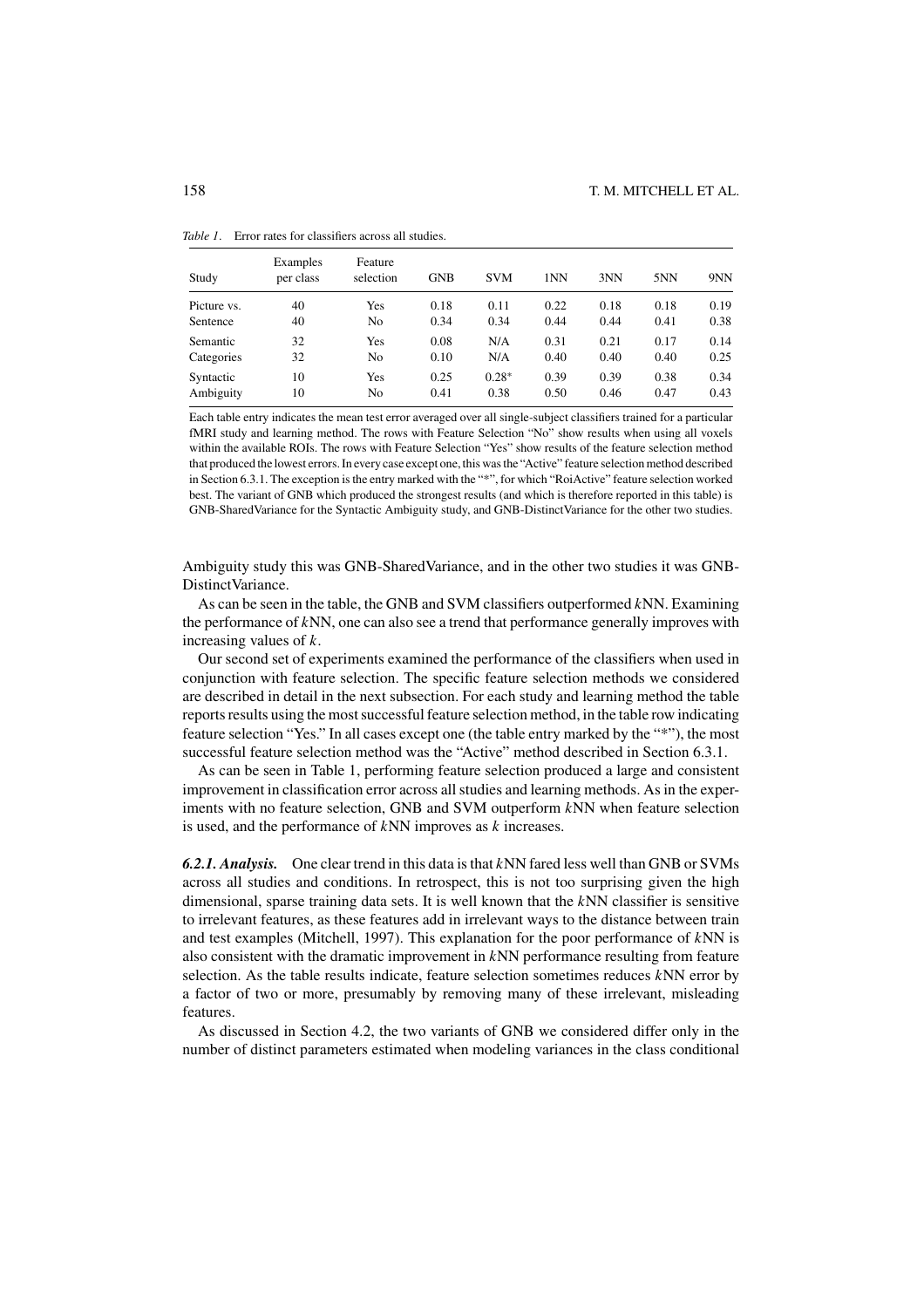distributions of voxel activities. GNB-SharedVariance estimates a single variance independent of the class, whereas GNB-DistinctVariance estimates a distinct variance per class. We found that GNB-SharedVariance performed better in the study containing the fewest examples per class (Syntactic Ambiguity), whereas GNB-DistinctVariance performed better in the other studies. This empirical result is consistent with a general bias-variance tradeoff: pooling data in order to estimate fewer parameters generally leads to lower variance estimates, but to higher bias. Thus, in general as the number of available examples increases, we expect GNB-DistinctVariance to outperform GNB-SharedVariance, all other things being equal.

Notice that the SVM outperformed GNB in the Picture vs. Sentence study for which there were 40 examples per class, but not in the Semantic Categories study for which there were only 10 examples per class. While this may be due to various factors, it is interesting to observe that this trend is consistent with recent results of Ng and Jordan (2002), in which they provide empirical and theoretical arguments that GNB often outperforms Logistic Regression when data is scarce, but not when data becomes more plentiful. They explain this by pointing out that although Logistic Regression asymptotically (in the number of training examples) outperforms GNB, Logistic Regression requires *O*(*n*) examples to reach its asymptote while GNB requires only  $O(\log n)$ , where n is the number of features. In our case we note that SVM, like Logistic Regression, requires  $O(n)$  examples, in comparison to the *O*(*logn*) required by GNB. While our empirical results are too sparse to prove a statistically significant trend for the relative performance of SVM and GNB, it is nevertheless interesting to note our results are consistent with the analysis of Ng and Jordan (2002).

In summary, we found when training fMRI classifiers across a variety of data sets and target functions that GNB and SVM outperformed *k*NN quite consistently. Furthermore, feature selection has a large and consistent beneficial impact across all studies and learning methods.

## *6.3. Which feature selection method works best?*

Given that our classification problem involves very high dimensional, noisy, sparse training data, it is natural to consider feature selection methods to reduce the dimensionality of the data before training the classifier. As we discussed in the previous section, and as summarized in Table 1, feature selection leads to large and statistically significant improvements in classification error across all three of our case studies. This section discusses in detail the feature selection methods explored in our work, and some surprising lessons learned regarding which feature selection methods worked best.

*6.3.1. Approach.* Within the field of Machine Learning, the most common approach to feature selection when training classifiers is to select those features that best *discriminate* the target classes. For example, given the goal of learning a target classification function  $f: X \to Y$ , one common approach to feature selection is to rank order the features of X by their mutual information with respect to the class variable *Y* , then to greedily select the *n* highest scoring features.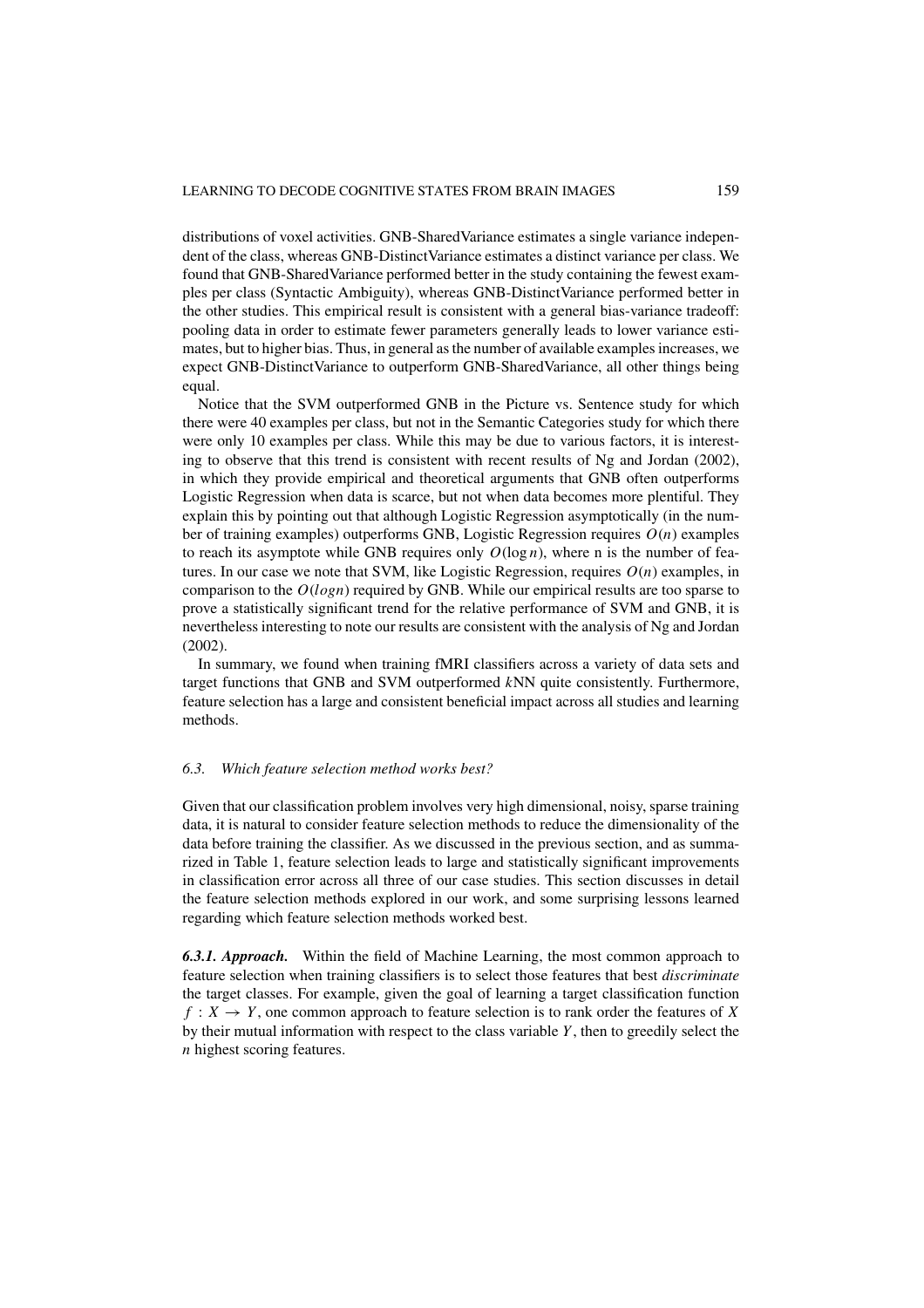Given the nature of classification problems in the fMRI domain (and a variety of other domains as well), a second general approach to feature selection is also possible. To illustrate, consider the problem of learning a Boolean classifier  $f : X \to Y$  where  $Y = \{1, 2\}$ , given training examples labeled as belonging to either class 1 or class 2 (e.g., learning to distinguish whether the subject is viewing a picture or sentence). In fMRI studies, we naturally obtain *three* classes of data rather than two. In addition to data representing class 1 and class 2, we also obtain data corresponding to a third "fixation" or "rest" condition. This fixation condition contains data observed during the time intervals between trials, during which the subject is generally at rest (e.g., they are examining neither a picture nor a sentence, but are instead staring at a fixation point). Thus, we can view the data associated with class 1 and class 2 as containing some signal conditioned on the class variable *Y* , whereas the data associated with fixation contains no such signal, and instead contains only background noise relative to our classification problem. In this setting, we can consider a second general approach to feature selection: score each feature by how well it discriminates the class 1 or class 2 data from this zero signal data. In the terminology of fMRI, we score each feature based on how *active* it is during the class 1 or class 2 intervals, relative to the fixation intervals. The intuition behind this feature selection method is that it emphasizes choosing voxels with large signal-to-noise ratios, though it ignores whether the feature actually distinguishes the target classes.

We refer to this general setting as the "zero signal" learning setting, summarized in figure 3. Notice many classification problems involving sensor data can be modeled in



*Figure 3*. The "zero signal" learning setting. Boolean classification problems in the fMRI domain naturally give rise to three types of data: data corresponding to the two target classes plus data collected when the subject is in the "fixation" or "rest" condition. We assume the data from class 1 and class 2 are composed of some underlying signal plus noise, whereas data from the fixation condition contains no relevant signal but only noise. In such settings, feature selection methods can consider both *voxel discriminability* (how well the feature distinguishes class 1 from class 2), and *voxel activity* (how well the feature distinguishes class 1 or class 2 from the zero signal class).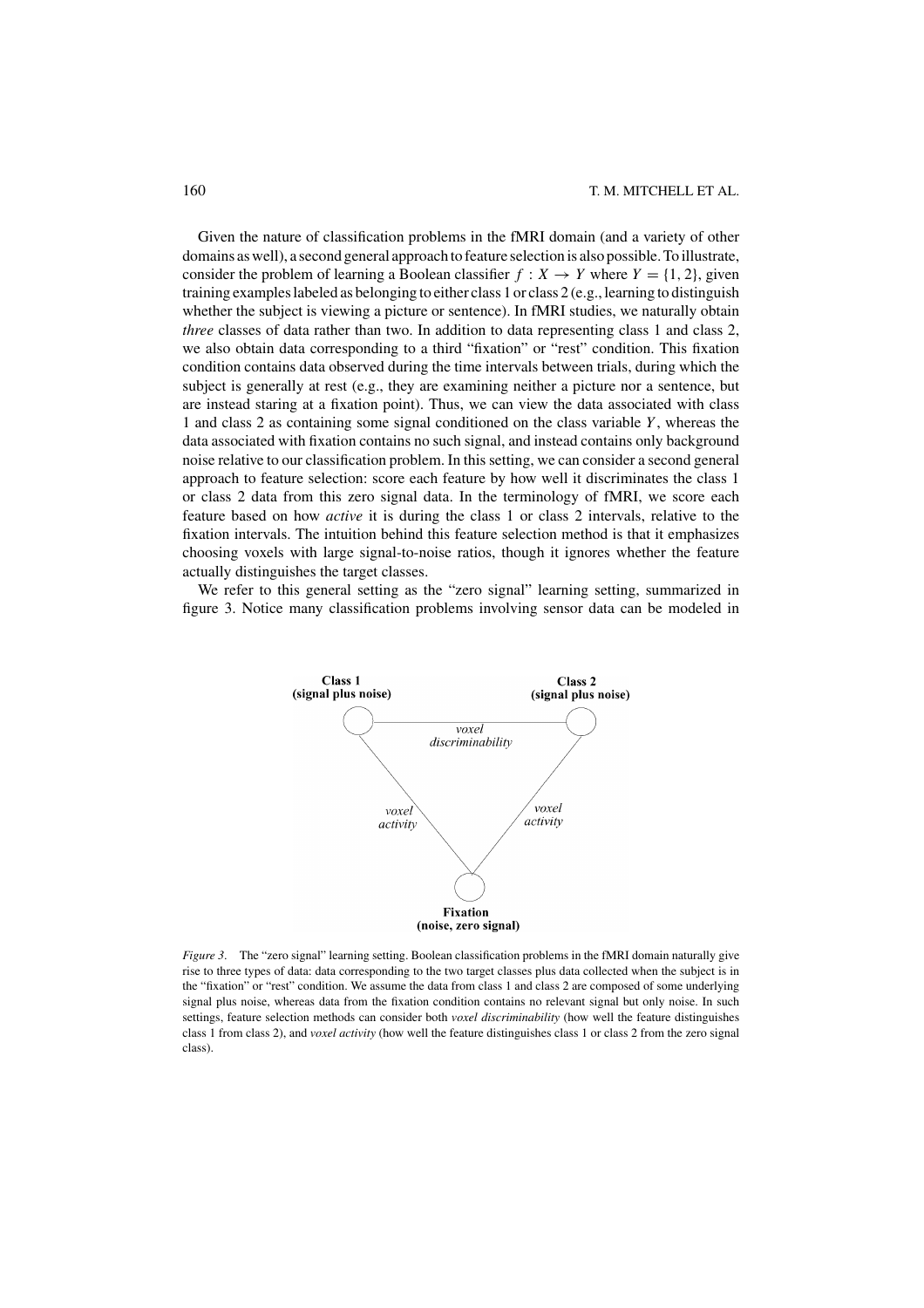terms of this zero signal learning setting (e.g., classifying which of two people is speaking based on voice data, where the zero signal condition corresponds to background noise when neither person is speaking). Therefore, understanding how to perform feature selection and classification within this setting has relevance beyond the domain of fMRI. In fact, within the fMRI literature it is common to use activity to select a subset of relevant voxels, and then to compare the behavior of this selected subset over various conditions.

In the experiments summarized below, we consider feature selection methods that select voxels based on both their ability to distinguish the target classes from one another (which we call *discriminability*), and on their ability to distinguish the target classes from the fixation condition (which we call *activity*). Although each feature consists of the value of a single voxel at a single time, we group the features involving the same voxel together for the purpose of feature selection, and thus focus on selecting a subset of voxels. In greater detail, the feature selection (voxel selection) methods we consider here are:

- *Select the n most discriminating voxels* (*Discrim*)*.* In this method, a separate classifier is trained for each voxel, using only the observed fMRI data associated with that voxel. The accuracy of this single-voxel classifier over the training data is taken as a measure of the discriminating power of the voxel, and the *n* voxels that score highest according to this measure are selected. Note when reporting cross validation errors on final classifiers using this feature selection method, features are selected separately for each cross-validation fold in order to avoid using data from the test fold during the feature selection process. Thus, the voxels selected may vary from fold to fold.
- *Select the n most active voxels* (*Active*)*.* In this method, voxels are selected based on their ability to distinguish either target class from the fixation condition. More specifically, for each voxel,  $v$ , and each target class  $y_i$ , a *t*-test is applied to compare the voxel's fMRI activity in examples belonging to class *yi* to its activity in examples belonging to fixation periods. The first voxels are then selected by choosing for each target class  $y_i$ the voxel with the greatest *t* statistic. The next voxels are selected by picking the second most active voxel for each class, and so on, until *n* voxels are chosen. Notice the selected voxels may distinguish just one target class from fixation, or may distinguish both target classes from fixation.
- *Select the n most active voxels per Region of Interest* (*roiActive*)*.* This is similar to the Active method above, but ensures that voxels are selected uniformly from all regions of interest (ROIs) within the brain. More precisely, given *m* prespecified ROIs, this method applies the Active method to each ROI, selecting *n*/*m* voxels from each. The union of these voxel sets is returned as the set of *n* selected voxels.

The approaches above for selecting voxels can be combined with methods for averaging the values of multiple features (in space or time), and with methods that select data over a sub-interval in time. We experimented with various combinations of such approaches, and report here on the above three methods (Discrim, Active, roiActive) as well as a fourth method derived from roiActive:

– *Calculate the mean of active voxels per ROI* (*roiActiveAvg*)*.* This method first selects  $n/m$  voxels for each of the  $m$  ROIs using the roiActive method. It then creates a single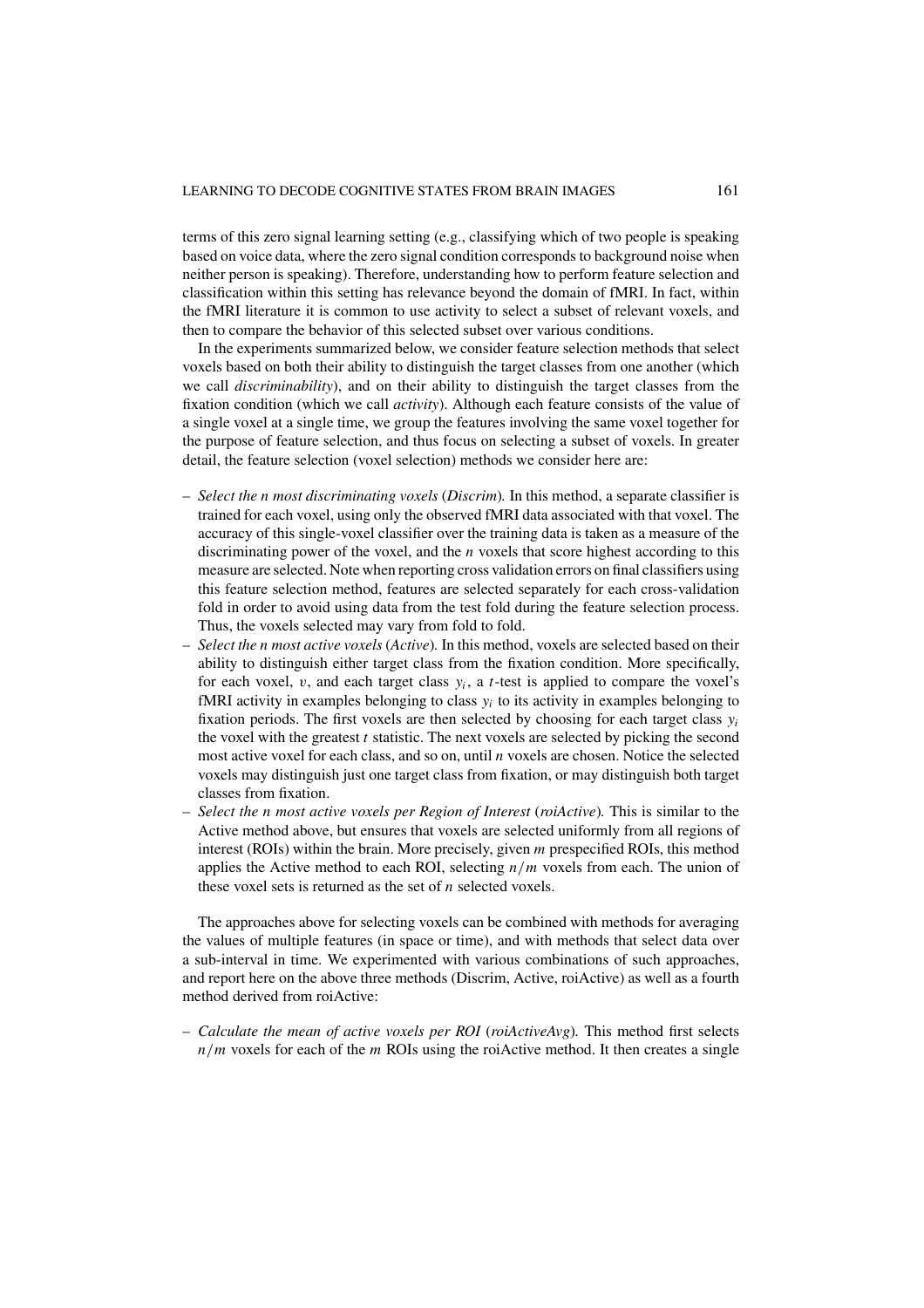"supervoxel" for each ROI, whose activity at time *t* is the mean activity of the selected ROI voxels at time *t*.

*6.3.2. Results.* We experimented with each of these four feature selection methods, over each of the three case study data sets. For comparison purposes we also considered using all available features (denoted *"AllFeatures"* in our results tables).

Tables 2–4 present summarized results of feature selection experiments for each of the three fMRI studies. Each table shows the best errors obtained for each feature selection

*Table 2*. Picture vs. Sentence study—GNB classifier errors by subject and feature selection method.

| Feature selection       | Average | A | <sup>B</sup> | C | $\mathbf{D}$ | E F | $\mathbf{G}$ | $_{\rm H}$ | $\blacksquare$ | J K L |                                                                  | M |
|-------------------------|---------|---|--------------|---|--------------|-----|--------------|------------|----------------|-------|------------------------------------------------------------------|---|
|                         | error   |   |              |   |              |     |              |            |                |       |                                                                  |   |
| AllFeatures $(510,000)$ | 0.34    |   |              |   |              |     |              |            |                |       | 0.50 0.14 0.40 0.11 0.35 0.45 0.47 0.32 0.31 0.35 0.29 0.46 0.21 |   |
| Discrim $(1440)$        | 0.32    |   |              |   |              |     |              |            |                |       | 0.39 0.09 0.39 0.06 0.27 0.39 0.39 0.30 0.34 0.39 0.36 0.55 0.21 |   |
| Active(240)             | 0.18    |   |              |   |              |     |              |            |                |       | 0.29 0.09 0.24 0.04 0.15 0.34 0.29 0.05 0.19 0.10 0.15 0.35 0.10 |   |
| roiActive(240)          | 0.23    |   |              |   |              |     |              |            |                |       | 0.37 0.12 0.26 0.16 0.19 0.39 0.31 0.12 0.25 0.20 0.20 0.32 0.15 |   |
| roi $ActiveAvg(120)$    | 0.27    |   |              |   |              |     |              |            |                |       | 0.39 0.15 0.36 0.12 0.22 0.39 0.30 0.22 0.24 0.29 0.26 0.45 0.17 |   |

The first column indicates the feature selection method, along with the number of features selected ("AllFeatures" indicates using all available features, which varies by subject). The second column indicates the average error over all 13 single-subject classifiers when using the feature selection method. Remaining columns indicate errors for individual subjects A through M. For each method, the number of features was chosen to minimize the average error over all subjects.

*Table 3*. Syntactic ambiguity study—GNB classifier errors by subject and feature selection method.

| Feature selection    | Average error A B |  |                                                    | D | E    |
|----------------------|-------------------|--|----------------------------------------------------|---|------|
| All $(^{2500})$      | 0.41              |  | 0.25 0.55 0.50 0.30 0.45                           |   |      |
| Discrim(80)          | 0.38              |  | $0.20\quad 0.60\quad 0.45\quad 0.15\quad 0.50$     |   |      |
| Active(4)            | 0.25              |  | $0.20 \quad 0.25 \quad 0.40 \quad 0.25 \quad 0.15$ |   |      |
| roiActive(20)        | 0.27              |  | 0.30 0.35 0.30 0.20                                |   | 0.20 |
| roi $ActiveAvg(160)$ | 0.35              |  | 0.25 0.40 0.30 0.35 0.45                           |   |      |

Results are presented using the same format as Table 2.

*Table 4*. Semantic categories—GNB errors by subject and feature selection method.

| Feature selection     | Average error A |      | B    | C    | D    | E    | F    | G    | н    |      |      |
|-----------------------|-----------------|------|------|------|------|------|------|------|------|------|------|
| All $(^{\sim}10,000)$ | 0.100           | 0.13 | 0.17 | 0.04 | 0.12 | 0.06 | 0.07 | 0.20 | 0.04 | 0.14 | 0.05 |
| Discrim $(3200)$      | 0.100           | 0.11 | 0.18 | 0.05 | 0.12 | 0.06 | 0.07 | 0.19 | 0.04 | 0.14 | 0.05 |
| Active(2000)          | 0.083           | 0.11 | 0.12 | 0.04 | 0.10 | 0.06 | 0.07 | 0.11 | 0.04 | 0.13 | 0.05 |
| roiActive(2400)       | 0.087           | 0.12 | 0.13 | 0.04 | 0.11 | 0.06 | 0.07 | 0.12 | 0.04 | 0.14 | 0.04 |

Results are presented using the same format as Table 2.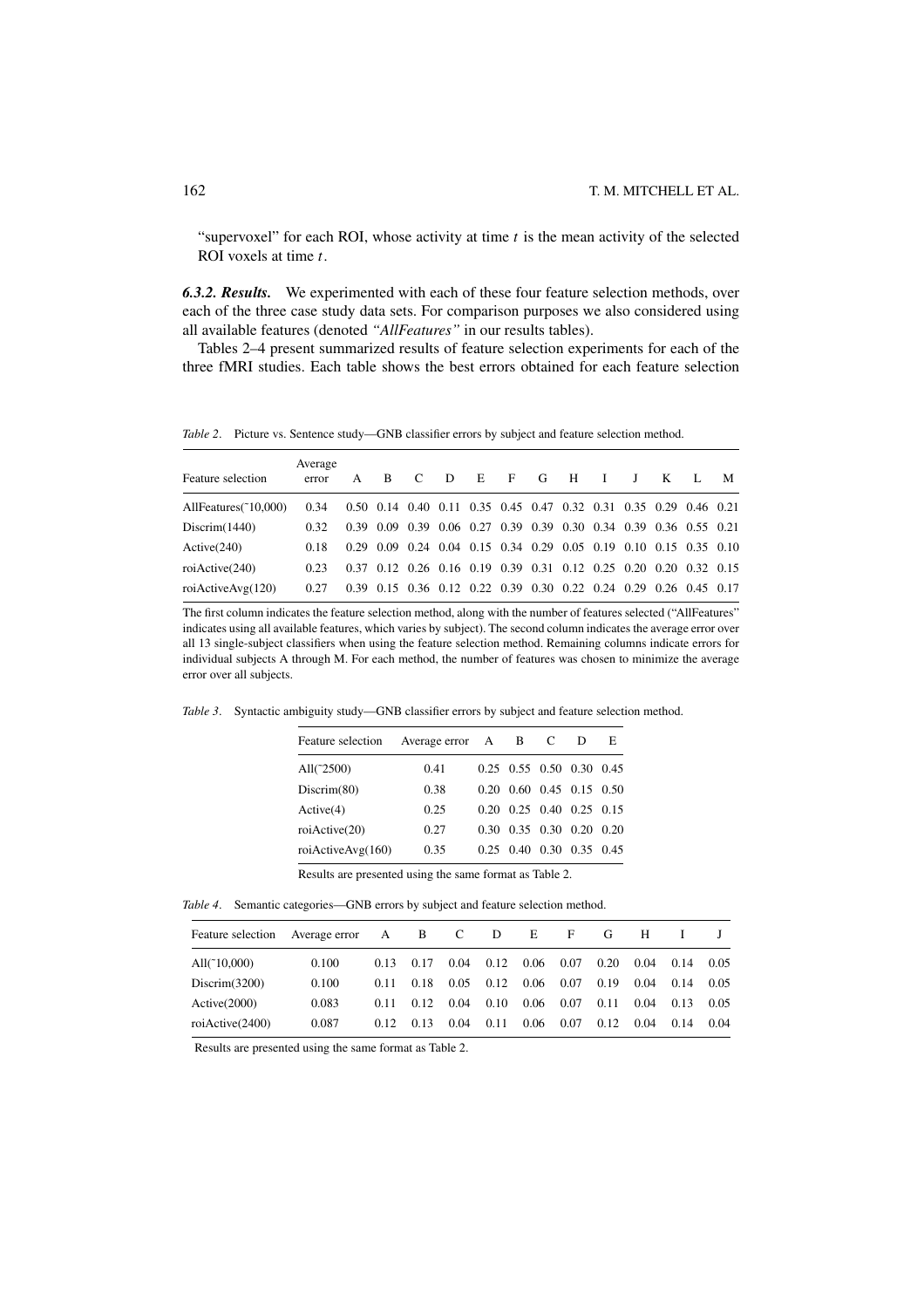method and for each subject considered in the study, when using a GNB classifier. Here the best error refers to the lowest error achieved by varying the number of selected voxels.

The optimal number of voxels selected varied by study and feature selection method, typically ranging from 1 to 30% of the total number available within the selected ROIs, hence we focused experiments within this range. For each feature selection method and study, the number of features was chosen to minimize the mean error of all single-subject classifiers trained for this study. This number is shown in parentheses next to the feature selection method in the table. The specific numbers of features considered were 120, 240, 480, 960, 1440, 1920, 2400, 2880, and 3360 for the Picture versus Sentence study, 100, 200, 400, 800, 1200, 1600, 2000, 2400, 2800, 3200, and 3600 for the Semantic Categories study, and 4, 20, 40, 80, 160 for the Syntactic Ambiguity study.

These results indicate that using feature selection leads to improved classifier error in all three studies, and that all of our feature selection methods improve over no feature selection in the vast majority of cases. For example, the Active feature selection method outperforms the approach of using all features in 23 of the 28 single-subject classifiers trained over the three studies, and yields equivalent performance in the remaining 5 cases.

A second strong trend in the results is the dominance of feature selection methods based on activity (Active, roiActive, roiActiveAvg) over those based on discriminability (Discrim). As can be seen in the tables, *every* activity-based feature selection method outperforms the discriminability-based method, on every case study. Of these activity-based methods, the Active method yields best accuracy, and it outperforms the Discrim method in 20 of the 28 single-subject classifiers trained across the three studies, yielding inferior performance in only 1 of the 28 cases. Note also that the Active method selects substantially fewer features than Discrim in all three fMRI studies.

*6.3.3. Analysis.* It is at first surprising to observe that selecting features based on their activity level works dramatically better than selecting them based on their ability to discriminate the target classes. Given that the end goal is to discriminate the target classes, and that selecting features based on discriminability is the norm in machine learning applications, one might well expect discriminability to have been the dominant method. Below we look deeper into why we observe the opposite result in all three fMRI studies.

One situation in which we might expect activity-based feature selection to outperform discrimination-based methods is when data dimensionality is very high, noise levels are high, training data are sparse, and very few voxels contain a signal related to the target classes. In such cases, we should expect to find that some voxels that are truly irrelevant appear nonetheless to be good discriminators over the sparse sample of training data—even when using cross validation to test their discrimination power. The larger the set of such irrelevant voxels, the more likely that a feature selection strategy focused on discrimination would select such overfitting voxels, and be unable to distinguish these from truly informative discriminating voxels. However, in this same case we might expect that choosing voxels with high signal-to-noise ratios would be a useful strategy, as it would remove from consideration the large number of irrelevant voxels (i.e., those with no signal, but only noise). In fact, our activity-based feature selection strategies select exactly this kind of high signal-tonoise ratio voxels. The bottom line is that each feature selection strategy runs its own risk: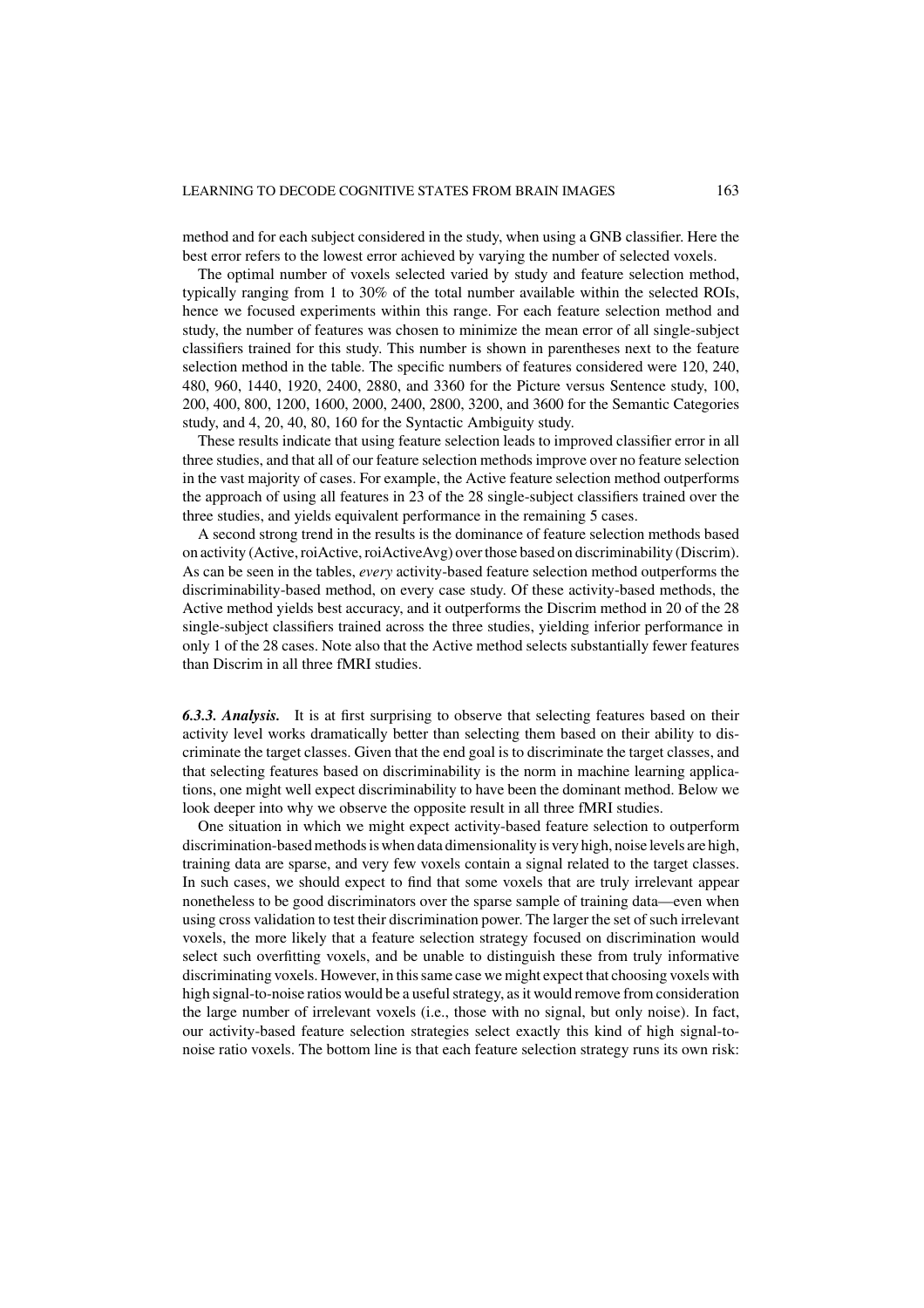discrimination-based methods run the risk of selecting voxels that only coincidentally fit the noisy training sample, whereas activity-based methods run the risk of choosing high signalto-noise voxels that cannot discriminate the target classes. Which risk is greater depends on the exact problem, but the relative risk for the discrimination-based method grows more quickly with increasing data dimension, increasing noise level, decreasing training set size, and an increasing fraction of irrelevant features.

To explore this conjecture, let us examine the actual characteristics of the voxels selected by these two methods in our data. In particular, we will focus on a single subject in the Semantic Categories study: subject G, whose best average normalized rank error (0.11) is obtained by a GNB classifier using 800 voxels chosen using the Active feature selection strategy. The Discrim method also obtains its best error (0.19) using 800 voxels for this particular subject. What is the difference in these two sets of voxels selected using these two methods? Are there in fact differences in the degree of overfitting between the two sets?

Let us consider three sets of voxels from subject G: those chosen by Active feature selection but not by Discrim ("ActiveOnly"), those chosen by Discrim by not by Active ("DiscriminatingOnly"), and those chosen independently by both methods ("Intersection"). For this particular subject, there are 251 voxels in the Intersection set, and 549 in each of ActiveOnly and DiscriminatingOnly. Training a GNB classifier using only the voxels in Intersection yields an error of (0.106), slightly but not significantly better than the error from the Active voxels.

Figure 4 shows the degree of overfitting for each of these three sets of voxels. On the left, panel (a) provides a scatterplot of training set error (horizontal axis) versus test set error (vertical axis). The straight line indicates where training error equals test error. Notice all three sets of voxels overfit to some degree (i.e., test error is generally greater than or equal to training error), but the cluster of voxels ranges furthest from the straight line for the DiscriminatingOnly voxels. On the right, panel (b) provides a histogram showing the number of voxels in each set that overfit to varying degrees. Note the DiscriminatingOnly voxel set contains many more voxels that overfit to a large degree. Based on the data summarized in this figure, it is clear that the degree of overfitting is indeed greater in this case for voxels selected by Discrim than those selected by Active. It is also clear that the voxels in Intersection suffer the least overfitting.

A different view into the character of these three voxel sets is provided by figure 5. The top portion of this figure plots the 10 voxels with the best training set error from each of the three sets. Each voxel plot shows the learned Gaussian model for each of the twelve target classes. Notice the greater spread of these models for the voxels chosen by the Discrim method (DiscriminatingOnly and Intersection) than for the ActiveOnly set. The bottom portion of figure 5 provides a scatter plot of standard deviation (horizontal axis) versus test error (vertical axis) for the three voxel sets. Notice the significantly lower standard deviation for the ActiveOnly set.

Above we suggested that the Discrim method for feature selection carries a risk of selecting voxels that overfit the data. The above data, especially from figure 4, indicates that in fact overfitting is greater for Discrim than for Active in our data. We also suggested the Active method carries the counterbalancing risk of selecting irrelevant voxels. Is this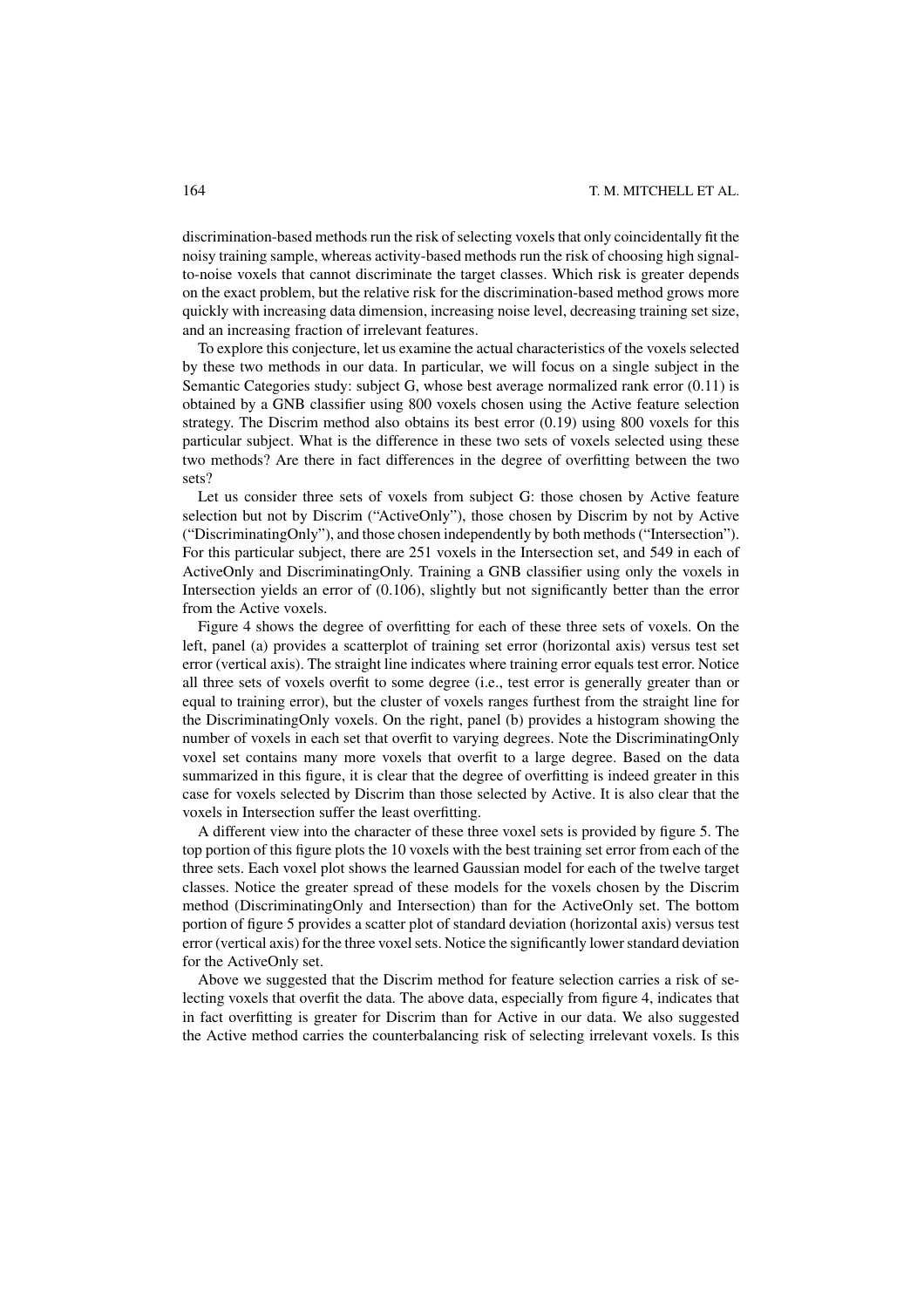

*Figure 4*. (a) Scatter plots of training set error (horizontal axis) against test set error (vertical axis) for the voxels in each subset (row). (b) Histograms depicting for each voxel subset the number of voxels that overfit to various degrees. The horizontal axis in this case is (test error minus training error), measuring the degree of overfitting.

in fact occurring in our case? The plots in figure 5 show that the ActiveOnly set of voxels does appear to contain voxels that are poor discriminators among the twelve target classes.

To understand the impact of poor discriminators (irrelevant voxels) selected by the Active method, consider the relative weight of the relevant versus irrelevant voxels used by a GNB. Given an instance  $\vec{x}$  to be classified, the log odds assigned by the GNB for two classes  $c_i$ and  $c_j$  is

$$
\log \frac{\hat{P}(c_i \mid \vec{\mathbf{x}})}{\hat{P}(c_j \mid \vec{\mathbf{x}})} = \log \frac{\hat{P}(c_i)}{\hat{P}(c_j)} + \sum_k \log \frac{\hat{P}(x_k \mid c_i)}{\hat{P}(x_k \mid c_j)}
$$

where  $x_k$  is the observed value for the *k*th feature of  $\vec{x}$ , and where  $\hat{P}$  denotes distributions estimated by GNB based on the training data. Note the GNB classifier will predict class *ci* if the above log odds ratio is positive, and  $c_j$  if it is negative. Thus, the decision of the GNB is determined by a linear sum, where each voxel contributes one term to the sum.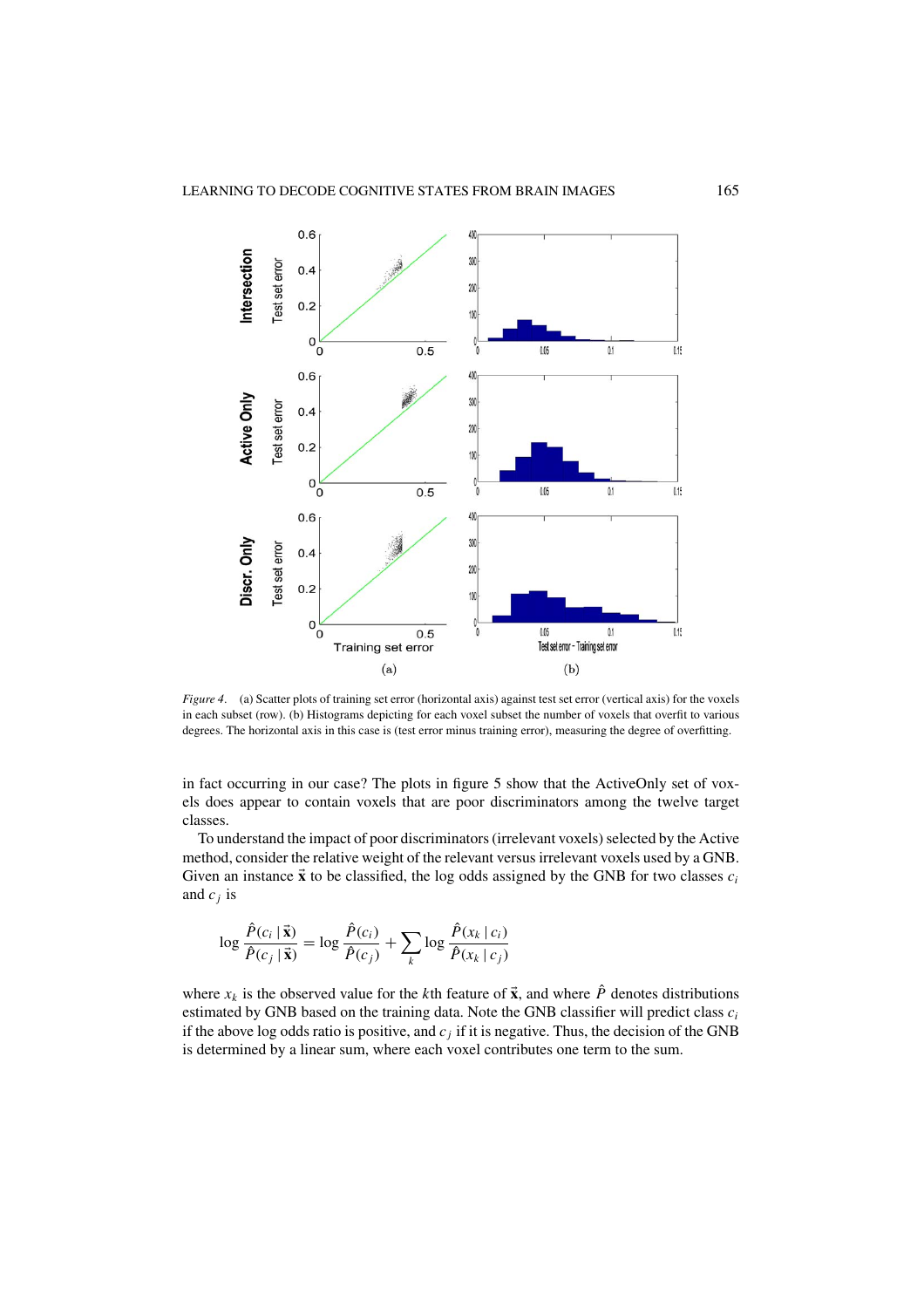

*Figure 5*. In the top half of the figure, each plot shows the 12 learned class probability densities  $\hat{P}(x_k | c_i)$  for a single voxel *xk* , for subject G in the Semantic Categories study. The *x* axis ranges from −5 to 5. Each row contains the 10 voxels with the lowest training set errors from each voxel subset, sorted by increasing error. For reference, the leftmost and rightmost plots in each row have their (training set, test set) error values below them. The bottom half of the figure provides scatterplots depicting the average class standard deviation (horizontal axis) against the test error (vertical axis) for each voxel subset (row). Note the higher variance for the Discriminating voxels (Intersection and DiscriminatingOnly).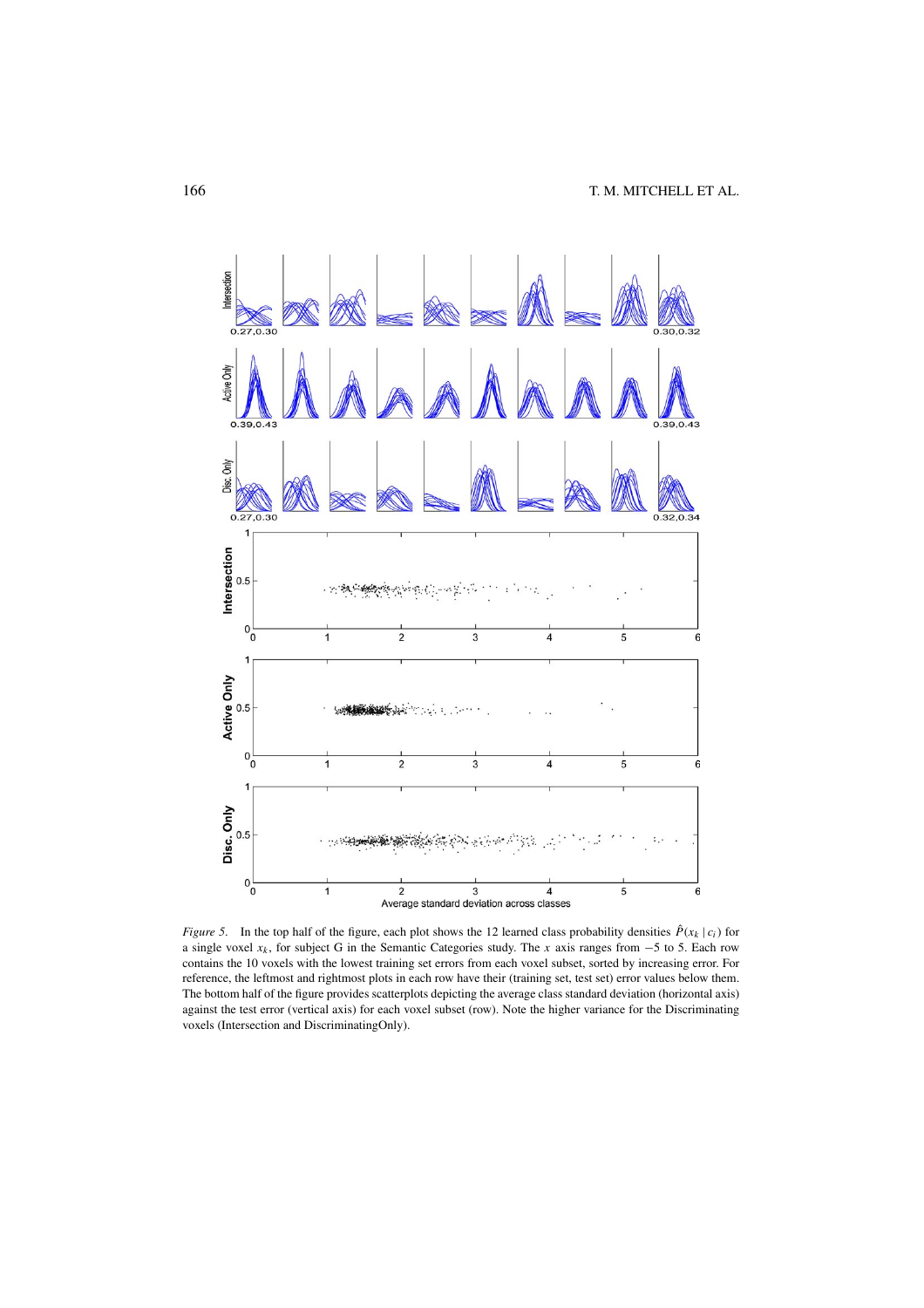Now let us consider a voxel  $x_k$  which is truly irrelevant to the classification (i.e., where the true distributions  $P(x_k | c_i)$  and  $P(x_k | c_i)$  are identical). First, consider the situation in which the learned estimates  $\hat{P}(x_k | c_i)$  and  $\hat{P}(x_k | c_i)$  are also identical. In this case the fraction involving  $x_k$  will be equal to 1, its log will be equal to 0 regardless of the observed value of  $x_k$ , and voxel  $x_k$  will therefore have no influence on the final GNB decision. Now consider the situation in which  $\hat{P}(x_k | c_i)$  and  $\hat{P}(x_k | c_i)$  differ (e.g., due to overfitting) despite the fact that  $P(x_k | c_i) = P(x_k | c_i)$ . In this case, the  $x_k$  term will in fact be non-zero, and will have a detrimental, randomizing influence on the final GNB classification. Is this in fact occurring in our data? The plots in figure 5 suggest that the Active voxels that are irrelevant (i.e., those in ActiveOnly) do indeed have strongly overlapping  $\hat{P}(x_k | c_i)$  distributions, limiting the magnitude of their contribution to the final GNB classification.

To summarize, we find clear empirical evidence that feature selection consistently improves classification accuracy in our domain. Furthermore, we find clear empirical evidence that activity-based feature selection methods consistently outperform discriminationbased methods (*every* activity-based feature selection method we considered outperformed discrimination-based feature selection, in each of our three fMRI studies). The general characteristic of our problem domain that enables this kind of feature selection is summarized in figure 3. In particular, the key characteristic is the availability of a third category of data in which neither of the target classes is represented—data which we refer to as the "zero signal" class of data. We conjecture, and support with a variety of empirical observations, that activity-based feature selection may outperform discrimination-based feature selection in zero-signal classification problems, especially with increasing data dimension, noise, and data sparsity, and as the proportion of truly relevant features decreases. Given that a variety of sensor-based classification problems fit this zero-signal learning setting, we believe one of the most significant lessons learned from the fMRI domain is the utility of activity-based feature selection in such domains. Examples of such sensor-based classification problems include speaker voice identification (where zero signal data corresponds to background microphone noise when nobody is speaking), and video object classification in fixed-camera settings (where zero signal data corresponds to background images containing no objects of interest). Additional research is needed to formalize this zero-signal learning setting and explore its relevance in these and other domains. One especially promising direction for future work is to understand how best to blend activity-based and discrimination-based feature selection to optimize learning accuracy.

## *6.4. Can one train classifiers across multiple subjects?*

All results discussed so far in this paper have focused on the problem of training subjectspecific classifiers. This section considers the question of whether it is possible to train classifiers that apply across multiple human subjects, including human subjects who are not part of the training set. This is an important goal because if it is feasible it opens the possibility of discovering subject-independent regularities in brain activity associated with different types of cognitive processing, it opens the possibility of sharing trained classifiers among researchers analyzing fMRI data collected from many different people, and it makes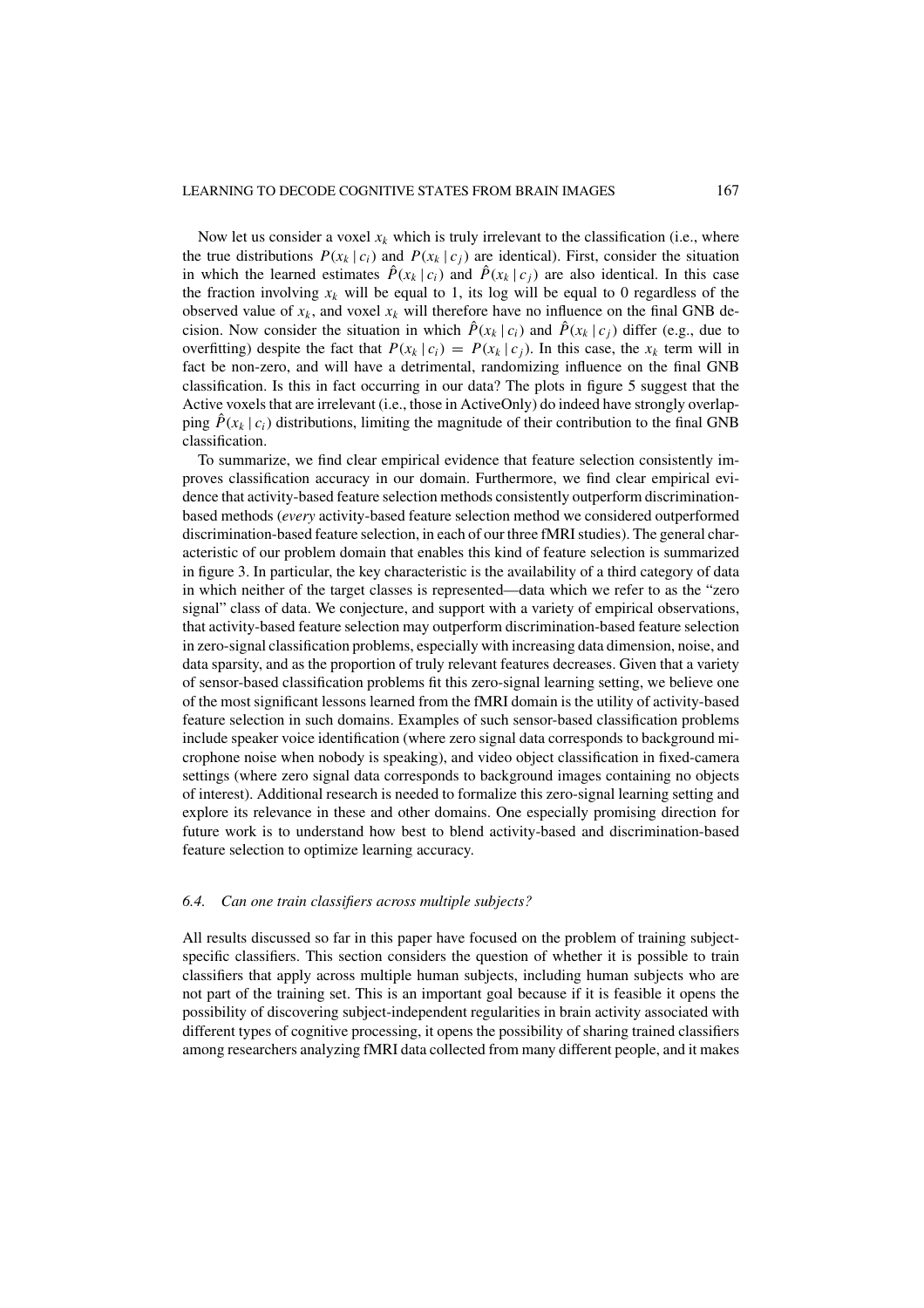it possible to pool training data from multiple subjects to alleviate the sparse data problem in this domain.

The biggest obstacle to analysis of multiple-subject fMRI data is anatomical variability among subjects. Different brains vary significantly in their shapes and sizes, as is apparent from the images taken from three different brains in figure 2. This variability makes it problematic to register the many thousands of voxels in one brain to their precise corresponding locations in a different brain. One common approach to this problem is to transform (geometrically morph) fMRI data from different subjects into some standard anatomical space, such as Talairach coordinates (Talairach & Tournoux, 1988). The drawback of this method is that the morphing transformation typically introduces an error on the order of a centimeter, in aligning the millimeter-scale voxels from different brains. The alternative that we consider here is to instead abstract the fMRI activation, using the mean activation within each ROI as the classifier input, instead of using individual voxel activations. In other words, we treat each ROI as a large "supervoxel" whose activation is defined by the mean activation over all the voxels it contains. Note this is equivalent to using our roiActiveAverage feature selection method, including all voxels within each ROI. Despite the anatomical variability in brain sizes and shapes, it is relatively easy for trained experts to manually identify the same set of ROIs in each subject.

A second difficulty that arises when training multiple-subject classifiers is that the intensity of fMRI response to a particular stimulus is often different across subjects. To partially address this issue, we employ a normalization method that linearly rescales the data from different subjects into the same maximum-minimum range. While there are many crosssubject differences that cannot be addressed by this simple linear transformation, we have found this normalization to be useful. We have also found that a similar normalization method can sometimes reduce classification error for single-subject classifiers, when used to normalize data across different trials associated with a single subject.

Of course a third difficulty that arises is simply that different people may think differently, and we have no reason to assume a priori that we would find the same spatial-temporal patterns of fMRI activation in two subjects even if we could perfectly align their brains spatially, and perfectly normalize the relative intensities of their fMRI readings. Thus, the question of whether one can train multiple-subject classifiers is partly a question of whether different brains behave sufficiently similarly to exhibit a common pattern of activation.

We performed experiments to train multiple-subject classifiers using two data sets: the Picture versus Sentence data, and the Syntactic Ambiguity data. The following two subsections describe these two experiments in turn. We did not attempt to train multiple-subject classifiers for the third dataset, Semantic Categories, because we expected the detailed patterns of activity that distinguish word categories would be undetectable once the voxel-level data was abstracted to mean ROI activity.

*6.4.1. Sentence versus picture study.* We trained multiple-subject classifiers for the Sentence versus Picture study, to discriminate whether the subject was viewing a picture or a sentence. Multiple-subject classifiers were trained using data from 12 of the 13 subjects, abstracting the data from each subject into seven ROI supervoxels. To evaluate the error of these trained classifiers, we used leave-one-subject-out cross validation. In particular, for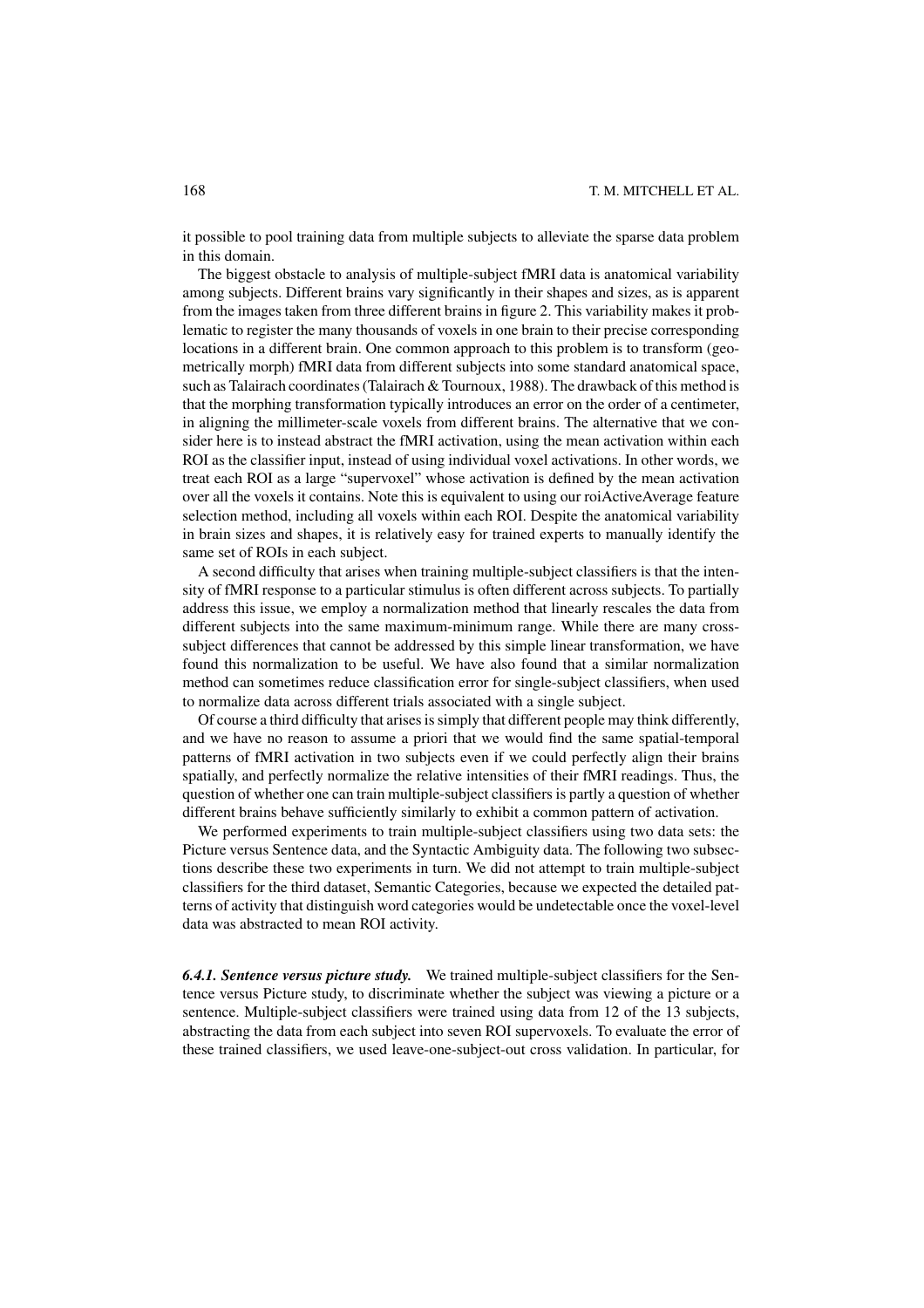*Table 5*. Errors for multiple-subject classifier, sentence versus picture study.

| Classifier | Leave-1-subject-out error |
|------------|---------------------------|
| <b>GNB</b> | $0.30 \pm 0.028$          |
| SVM        | $0.25 \pm 0.026$          |
| 1NN        | $0.36 \pm 0.029$          |
| 3NN        | $0.33 + 0.029$            |
| 5NN        | $0.32 \pm 0.028$          |

The right column shows the error of a multi-subject classifier when applied to subjects withheld from the training set, using leave-one-subject-out cross validation. Results are obtained using normalization and 7 ROIs. All classifiers are trained by averaging all voxels in an ROI into a supervoxel. 95% confidence intervals are computed under the assumption that test examples are identically, independently Bernoulli distributed. The error of a random classifier is 0.50. In this analysis we employed the GNB-DistinctVariance version of GNB.

each subject we trained on the remaining 12 subjects, measured the error on this held out subject, then calculated the mean error over all held out subjects. Notice that in this case there are 960 examples available to train this multiple-subject classifier, in contrast to the 80 examples available to train the single-subject classifiers described earlier.

The results, summarized in Table 5, show that the linear SVM learns a multiple-subject classifier that achieves error of  $0.25 \pm 0.026$  over the left out subject. This is highly statistically significant compared to the 0.50 error expected of a default classifier guessing the majority class. This indicates that it is indeed possible to train a classifier to capture significant subject-independent regularities in brain activity that are sufficiently strong to detect cognitive states in human subjects who are not part of the training set. As in earlier experiments, we note that SVM and GNB again outperform *k*NN, and that the performance of *k*NN improves with increasing values of *k*.

Although these results demonstrate that it is possible to learn multiple-subject classifiers with accuracies better than random, the accuracies are below those achieved by the singlesubject classifiers summarized in Table 1. For example, the multiple-subject SVM classifier error of 0.25 is less accurate than the mean single-subject classifier error of 0.11 reported in Table 1. This difference could be due to a variety of factors, ranging from the lower spatial resolution encoding of fMRI inputs in the multiple-subject classifier (i.e., using supervoxels instead of millimeter-scale voxels), to possible differences in brain activation over different subjects.

In a second set of experiments we directly compared training single-subject versus multiple-subject classifiers, this time using identical training methods and identical encodings for the classifier input (roiActiveAverage, using all voxels within seven manually selected ROIs). In these experiments we used the same Picture versus Sentence data, but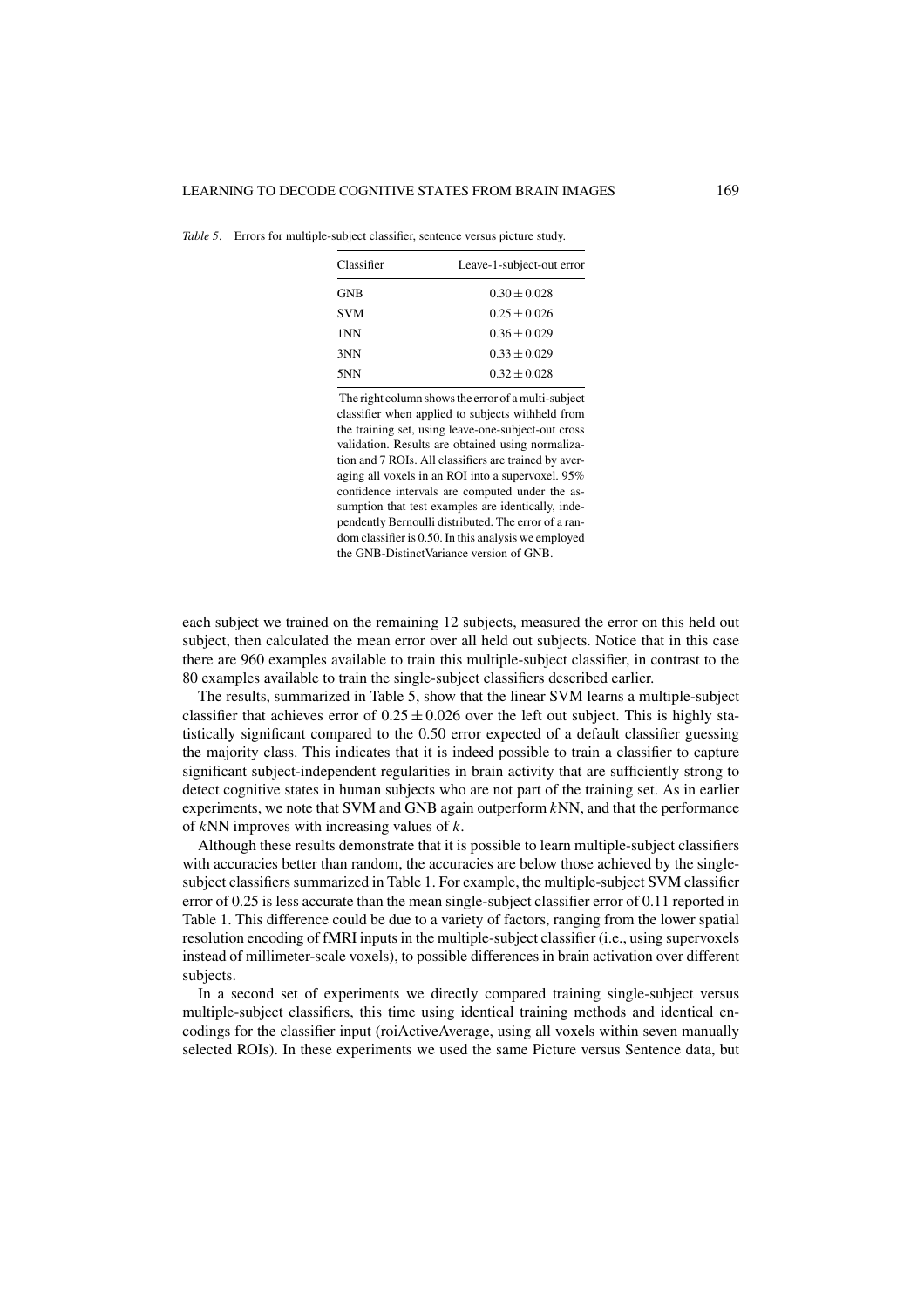| Data set | Classifier | Single-subject classifier | Multiple-subject classifier |
|----------|------------|---------------------------|-----------------------------|
| S-then-P | <b>GNB</b> | $0.10 \pm 0.024$          | $0.14 \pm 0.030$            |
| S-then-P | <b>SVM</b> | $0.11 \pm 0.025$          | $0.13 \pm 0.029$            |
| S-then-P | 1NN        | $0.13 \pm 0.028$          | $0.15 \pm 0.031$            |
| S-then-P | 3NN        | $0.12 \pm 0.027$          | $0.13 \pm 0.029$            |
| S-then-P | 5NN        | $0.10 \pm 0.025$          | $0.11 \pm 0.027$            |
| P-then-S | <b>GNB</b> | $0.20 \pm 0.033$          | $0.20 \pm 0.034$            |
| P-then-S | <b>SVM</b> | $0.17 \pm 0.031$          | $0.22 \pm 0.036$            |
| P-then-S | 1NN        | $0.38 \pm 0.041$          | $0.26 \pm 0.038$            |
| P-then-S | 3NN        | $0.31 \pm 0.039$          | $0.24 \pm 0.037$            |
| P-then-S | 5NN        | $0.26 \pm 0.037$          | $0.21 \pm 0.035$            |

*Table 6*. Errors for single-subject and multiple-subject classifiers, when trained on P-then-S, and S-then-P data.

The third column shows the average error of classifiers trained for single subjects. The fourth column shows the error of multi-subject classifiers applied to subjects withheld from the training set. Results are obtained using normalization. All classifiers are trained based upon averaging all voxels in an ROI into a supervoxel. 95% confidence intervals are computed under the assumption that test examples are i.i.d. Bernoulli distributed. The error of a random classifier is 0.50.

this time we partitioned the data into two disjoint subsets: trials in which the sentence was presented before the picture (which we will refer to as S-then-P), and trials in which the picture was presented before the sentence (which we will call P-then-S). Notice that separating the data in this fashion results in an easier classification problem, because all examples of one stimulus (e.g., sentences) occur in the same temporal context (e.g., following only the rest period in the S-then-P dataset, or following only the picture stimulus in the P-then-S dataset), and hence exhibit less variability. For each of these two data subsets we trained both multiple-subject and single-subject classifiers, using GNB, SVM, and *k*NN classifiers, and employing roiActiveAverage feature selection with all voxels in the selected ROIs. The results are summarized in Table 6. Note for comparison we present both the leave-1-subject-out error of the multiple-subject classifiers, and the average leave-oneexample-per-class-out error of the corresponding single-subject classifiers.

As in the first experiment, the multiple-subject classifiers achieve accuracies significantly greater than the 0.5 expected from random guessing. Interestingly, the multiple-subject classifiers achieve error rates comparable to those of the single-subject classifiers, and in a few cases achieve error rates superior to those of the single-subject classifiers—despite the fact that the multiple-subject classifiers are being evaluated on subjects outside the training set. Presumably this better performance by the multiple-subject classifier can be explained by the fact that it is trained using an order of magnitude more training examples, from twelve subjects rather than one. We interpret these results as strong support for the feasibility of training high accuracy classifiers that apply to novel human subjects. Note these classifiers are generally more accurate than those in the first experiment, presumably due to the easier classification task as discussed above.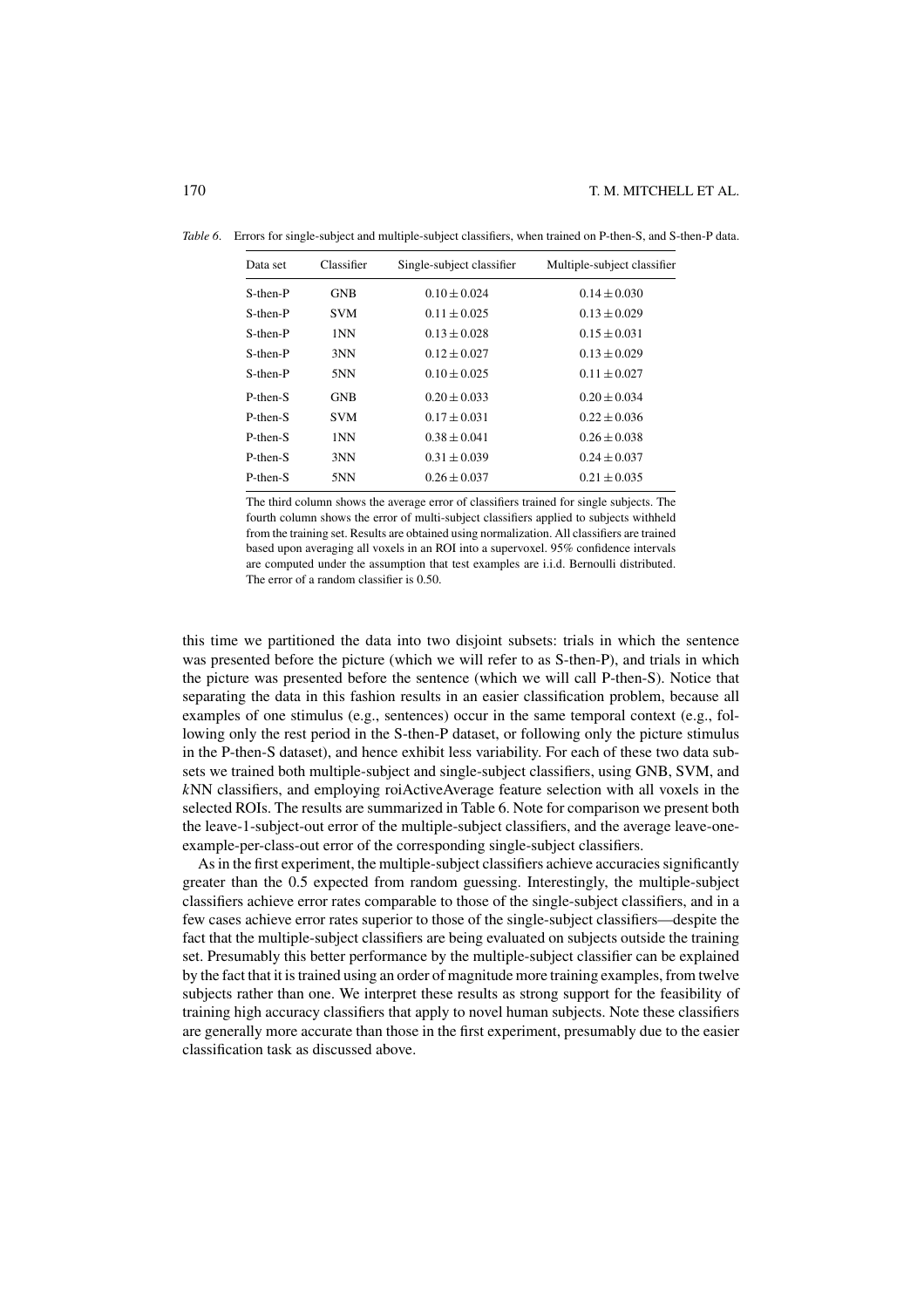*6.4.2. Syntactic ambiguity study.* We also attempted to train multiple-subject classifiers for the Syntactic Ambiguity study, to discriminate whether the subject was reading an ambiguous or non-ambiguous sentence. In this case, the error of the multi-subject classifier was  $0.36 \pm 0.094$  under leave-one-subject-out cross validation, and correspondingly the average error of single-subject classifiers is  $0.35 \pm 0.092$ . The setting which produced this result was using the GNB classifier, minimum-maximum normalization, and the feature selection method roiActiveAvg, averaging the 20 most active voxels from each of four predefined ROI's (left and right Brocca, and left and right temporal regions) into supervoxels. These errors are significantly better than expected from a random classifier, 0.50. Unlike the Sentence versus Picture study, however, these results are quite sensitive to the particular selection of learning method and feature selection. Although we cannot draw strong conclusions from this result, it does provide modest additional support for the feasibility of training multiple-subject classifiers.

#### **7. Summary and conclusions**

We have presented results from three different fMRI studies demonstrating the feasibility of training classifiers to distinguish a variety of cognitive states, based on single-interval fMRI observations. This problem is interesting both because of its relevance to studying human cognition, and as a case study of machine learning in high dimensional, noisy, sparse data settings.

Our comparison of classifiers indicates that Gaussian Naive Bayes (GNB) and linear Support Vector Machine (SVM) classifiers outperform *k* Nearest Neighbor across all three studies, and that feature selection methods consistently improve classification error in all three studies. In comparing GNB to SVM, we found trends consistent with the observations in Ng and Jordan (2002), that the relative performance of generative versus discriminative classifiers depends in a predictable fashion on the number of training examples and data dimension. In particular, our experiments are consistent with the hypothesis that the accuracy of SVM's increases relatively more quickly than the accuracy of GNB as the data dimension is reduced via feature selection, and as the number of training examples increases.

Feature selection is an important aspect in the design of classifiers for high dimensional, sparse, noisy data. We defined a new classifier setting (the zero signal setting) that captures an important aspect of our fMRI classification problem, as well as a variety of other classification problems involving sensor data. In this setting, the available data includes not only examples of the classes to be discriminated (e.g., data when the subject is viewing a picture or a sentence), but also a class of "zero signal" data (e.g., when the subject is viewing neither a picture nor a sentence, but is simply fixating on the screen). Our experiments show that within our domain activity-based feature selection methods which take advantage of this zero signal data consistently outperform traditional discrimination-based feature selection methods that use only data from the target classes. Our data and our analysis also suggest that the relative benefit of activity-based versus discrimination-based feature selection will increase as data becomes more sparse, more noisy, higher dimensional, and as the fraction of relevant features decreases. As is clear from our description of the fMRI data sets, this domain represents a fairly extreme point along all four of these dimensions. We plan further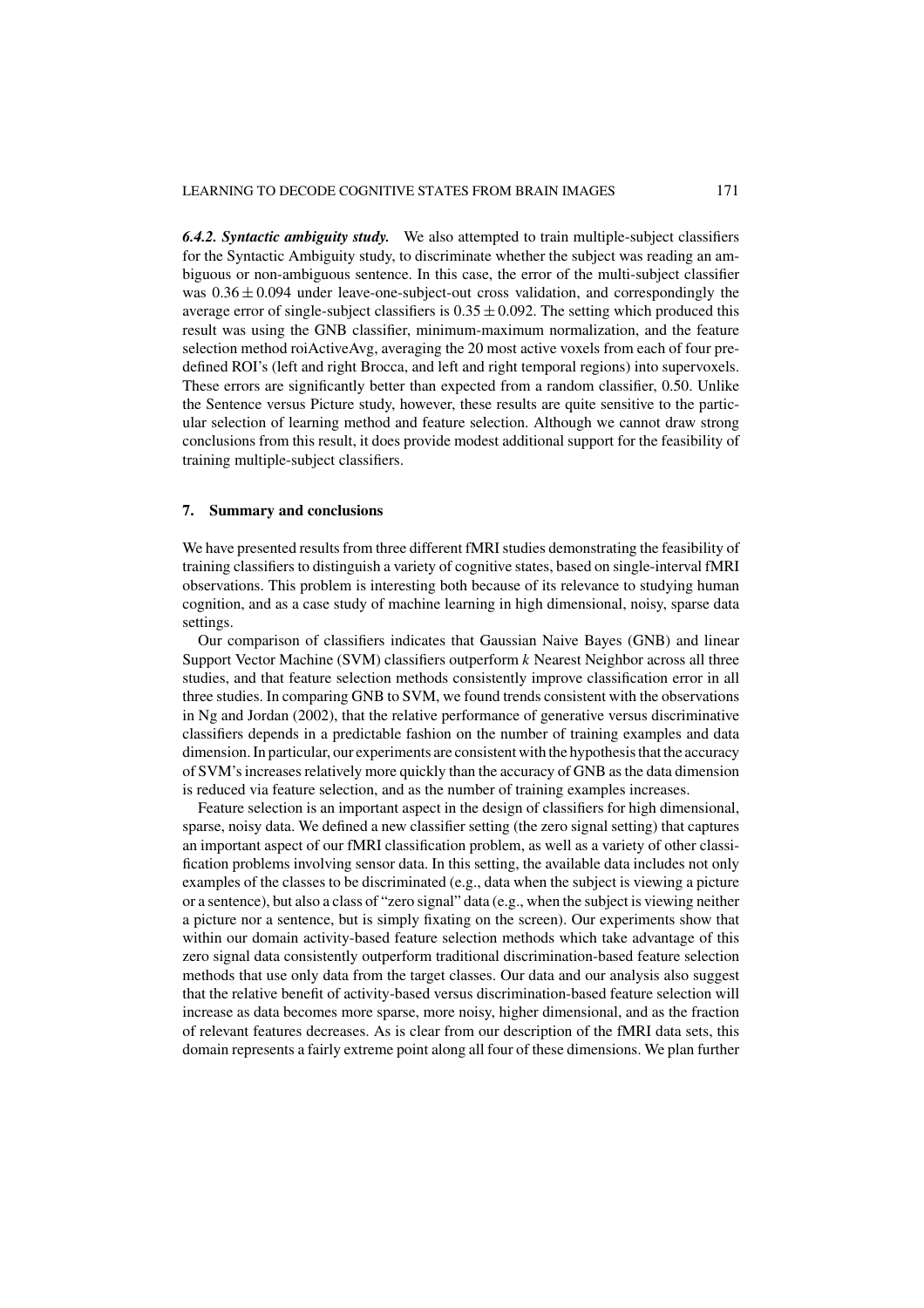research to develop a more precise formal model of this zero signal setting, and to develop and experiment with feature selection strategies tuned to take maximal advantage of this setting.

In addition to training classifiers to detect cognitive states in single subjects, we also explored the feasibility of training cross-subject classifiers to make predictions across multiple human subjects. In this case, we found it useful to abstract the fMRI data by using the mean fMRI activity in each of several anatomically defined brain regions. Using this approach, it was possible to train classifiers to distinguish, e.g., whether the subject was viewing a picture or a sentence describing a picture, and to apply these successfully to subjects outside the training set. In some cases, the classification accuracy for subjects outside the training set equalled the accuracy achieved by training on data from just this single subject. Given this success in training multiple-subject classifiers, we plan additional research to explore a number of alternative approaches to cross-subject classification (e.g., instead of abstracting the data for each subject, map the different brain structures to a standard coordinate system such as Talairach coordinates).

There are many additional opportunities for machine learning research in the context of fMRI data analysis. For example, it would be useful to learn models of temporal behavior, in contrast to the work reported here which considers only data at a single time or time interval. Machine learning methods such as Hidden Markov Models and Dynamic Bayesian Networks appear relevant to this problem. A second research direction is to develop learning methods that take advantage of data from multiple studies, in contrast to the single study efforts described here. In our own lab, for example, we have accumulated fMRI data from over 800 human subjects. In order to develop learning methods to take advantage of such data, it will be necessary to address both how to combine data from multiple subjects and how to combine data from subjects presented with differing stimuli. A third research topic is to develop machine learning methods that could take as a starting point computational cognitive models of human processing, such as ACT-R (Anderson et al., 2004) and 4CAPS (Just, Carpenter, & Varma, 1999), using these as prior knowledge for guiding the analysis of fMRI data, and automatically refining these models to better fit observed experimental results.

As with many real-world machine learning case studies, our exploration of the fMRI problem domain has drawn on lessons learned from previous research in machine learning, and has yielded new lessons of its own. Given that fMRI is a problem involving very high dimensional, sparse data sets, we drew heavily on previously learned lessons from similar domains such as text classification. This led us to employ SVM, GNB, and *k*NN classification algorithms that have previously proven useful in such domains, and led us to aggressively explore feature selection methods for reducing the dimension of the data. The most significant new insight about learning to arise from our fMRI studies thus far is the identification of the zero-signal learning setting and the development of new and highly effective feature selection methods for this setting. In particular, our discovery of the unexpected dominance of activity-based feature selection methods over commonly used discrimination-based methods was an essential step toward training successful classifiers in this domain, and suggests that similar feature selection approaches may be useful in other high dimensional, sparse domains that fit the zero-signal learning setting. Looking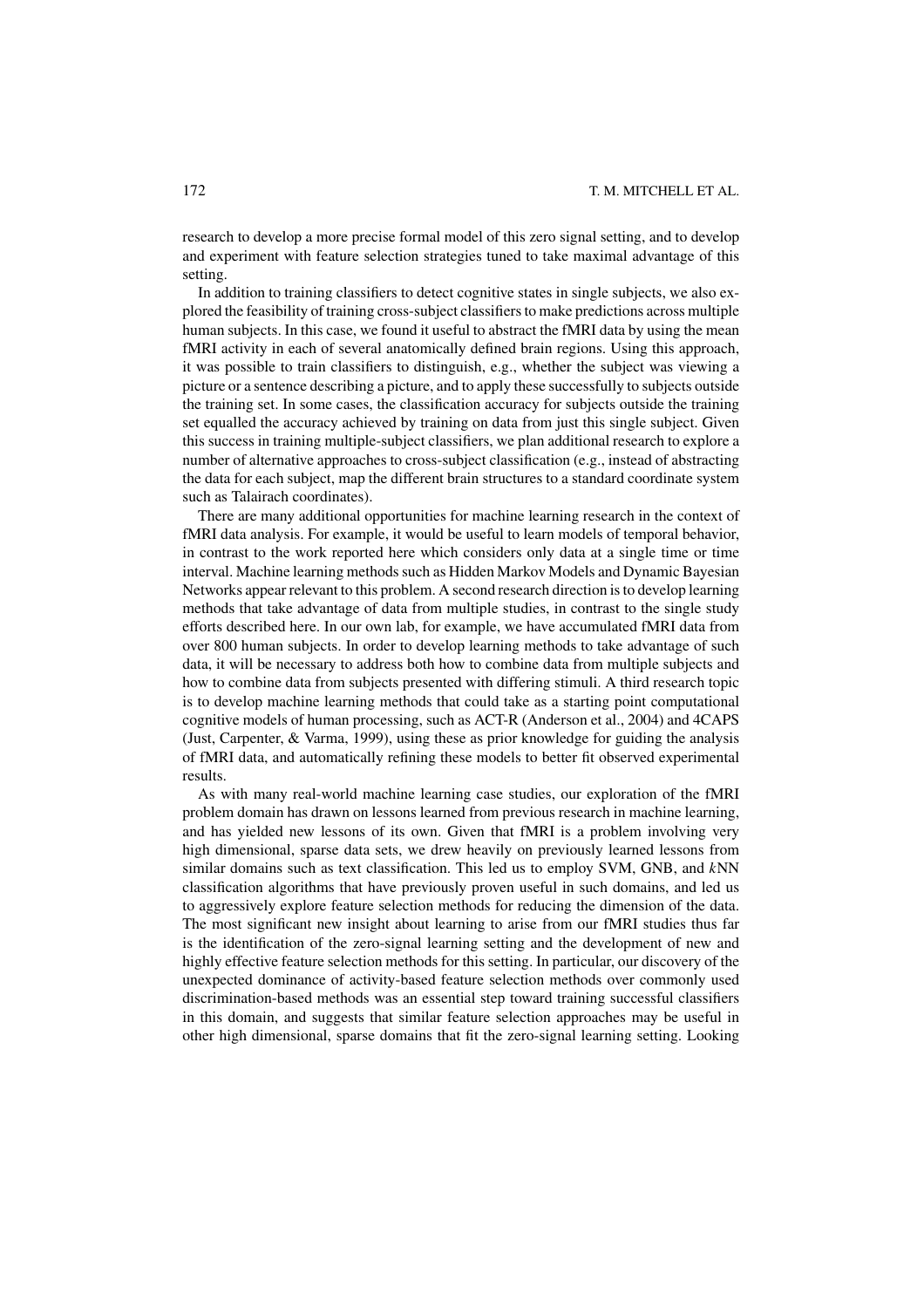forward, we expect machine learning methods to have an increasing impact on the analysis of fMRI data as this field matures, and foresee additional opportunities for the fMRI domain to drive novel machine learning research, especially in problems related to discovery of representations for merging data from multiple subjects, and in learning temporal models of cognitive processes.

#### **Acknowledgments**

We are grateful to Luis J. Barrios for helpful discussions and detailed comments on various drafts of this paper. Thanks to Vladimir Cherkassky and Joel Welling for useful observations and suggestions during the course of this work, and to Paul Bennett for many helpful discussions and for writing part of the code used for the Semantic Categories study. We are also grateful for the detailed comments of two anonymous reviewers, which led to significant improvements to the final version of this paper.

Radu Stefan Niculescu was supported by a Graduate Fellowship from the Merck Computational Biology and Chemistry Program at Carnegie Mellon University established by the Merck Company Foundation and by National Science Foundation (NSF) grant no. CCR-0122581. Francisco Pereira was funded by the Center for Neural Basis of Cognition, a PRAXIS XXI scholarship from Fundação para a Ciência e Tecnologia, Portugal (III Quadro Comunitário de Apoio, comparticipado pelo Fundo Social Europeu) and a PhD scholarship from Fundação Calouste Gulbenkian, Portugal. Rebecca Hutchinson was supported by an NSF Graduate Fellowship. Support for collecting the fMRI data sets was provided by grant number N00014-01-1-0677 from the Multidisciplinary University Research Initiative (MURI) of the Office of the Secretary of Defense.

#### **Notes**

- 1. FIASCO is available at http://www.stat.cmu.edu/∼fiasco.
- 2. Notice this classification task is made more difficult by the fact that the first stimulus is always presented for four seconds, whereas the second stimulus is terminated as soon as the subject responds with a button press.
- 3. The experiment included four types of sentences. We consider here only two types, corresponding to the most and least ambiguous.

## **References**

- Aguirre, G. K., Zarahn, E., & D'Esposito, M. (1998). An area within human ventral cortex sensitive to building stimuli: Evidence and implications. *Neuron, 21*, 373–383.
- Anderson, J. R. et al. (2004). An information-processing model of the BOLD response in symbol manipulation tasks. *Psychonomic Bulletin and Review* (in press).
- Battig, W. F., & Montague, W. E. (1968). Category norms for verbal items in 56 categories: A replication and extension of the Connecticut norms. *Journal of Experimental Psychology Monograph, 80:3*, 1–46.
- Blankertz, B., Curio, G., & Mller, K. R. (2002). Classifying single trial EEG: Towards brain computer interfacing. *Advances in Neural Inf. Proc. Systems (NIPS 2001), 14*, 157–164.
- Bly, B. M. (2001). When you have a General Linear Hammer, every fMRI time-series looks like independent identically distributed nails. *Concepts and Methods in NeuroImaging Workshop*, NIPS.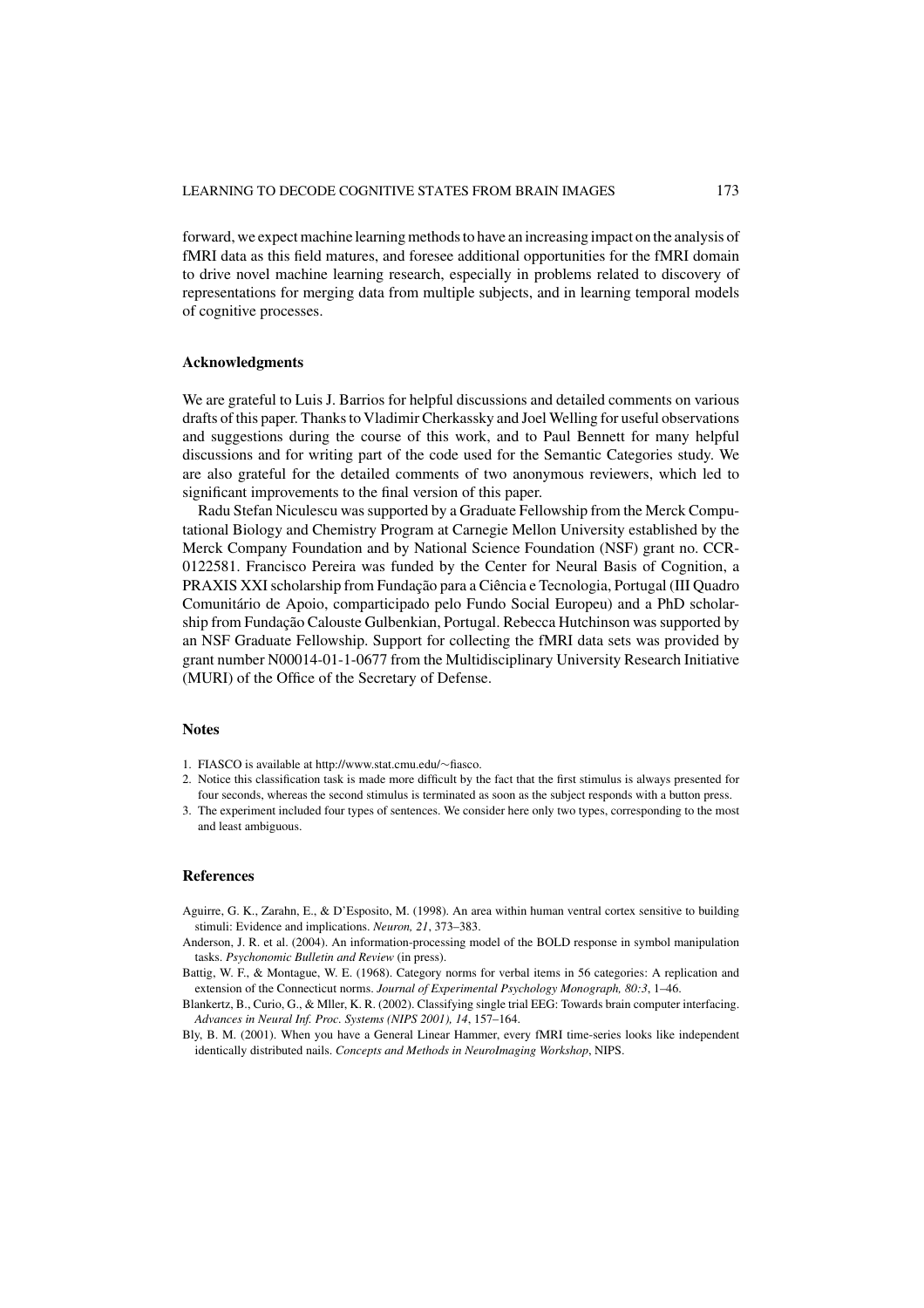#### 174 T. M. MITCHELL ET AL.

- Burges, C. (1998). A tutorial on support vector machines for pattern recognition. *Journal of data Mining and Knowledge Discovery, 2:2*, 121–167.
- Caviness, V. S., Kennedy, D. N., Bates, J., & Makris, N. J. (1996). MRI-based parcellation of human neocortex: An anatomically specified method with estimate of reliability. *Journal of Cognitive Neuroscience, 8*, 566– 588.
- Chao, L., Haxby, J. V., & Martin, A. (1999). Attribute-based neural substrates in temporal cortex for perceiving and knowing about objects. *Nature Neuroscience, 2*, 913–919.
- Chao, L., Weisberg, J., & Martin, A. (2002). Experience-dependent modulation of category-related cortical activity. *Cerebral Cortex, 12*, 545–551.

Cover, T., & Thomas, J. (1991). *Elements of information theory*. Wiley and Sons.

- Cox, D. D., & Savoy, R. L. (2003). Functional magnetic resonance imaging (fMRI) "brain reading": Detecting and classifying distributed patterns of fMRI activity in human visual cortex. *NeuroImage, 19*, 261–270.
- Eddy, W. et al. (1998). The challenge of functional magnetic resonance imaging. *Journal of Computational and Graphical Statistics, 8:3*, 545–558.
- Friston, K. J. et al. (1995a). Statistical parametric maps in functional imaging: A general linear approach. *Human Brain Mapping, 2*, 189–210,
- Friston, K. J. et al. (1995b). Analysis of fMRI time-series revisited. *NeuroImage, 2*, 45–53.
- Genovese, C. (1999). Statistical inference in functional magnetic resonance imaging. CMU Statistics Tech Report 674.
- Goutte, C., Toft, P., Rostrup, E., Nielsen, F. A., & Hansen, L. K. (1998). On clustering fMRi time series. Technical Report IMM-REP-1998-11.
- Haxby, J. et al. (2001). Distributed and overlapping representations of faces and objects in ventral temporal cortex. *Science, 293*, 2425–2430, .
- Hojen-Sorensen, P., Hansen, L. K., & Rasmussen, C. E. (1999). Bayesian modeling of fMRI time series. NIPS\*99. Denver.
- Ishai, A., Ungerleider, L. G., Martin, A., Schouten, J. L., & Haxby, J. V. (1999). Distributed Representation of Objects in the Human Ventral Visual Pathway. *Proc. Nat. Acad. Sci. USA*, 96, 9379–9384, .
- Joachims, T. (2001). A statistical learning model of text classification with support vector machines. In *Proceedings of the Conference on Research and Development in Information Retrieval (SIGIR)*, ACM.
- Just, M. A., Carpenter, P.A., & Varma, S. (1999). Computational modeling of high-level cognition and brain function. *Human Brain Mapping, 8*, 128–136.
- Keller, T. A., Just, M. A., & Stenger, V. A. (2001). Reading span and the time-course of cortical activation in sentence-picture verification. *Annual Convention of the Psychonomic Society*, Orlando, FL.
- Kjems, U., Hansen, L., Anderson, J., Frutiger, S., Muley, S., Sidtis, J., Rottenberg, D., & Strother, S. C. (2002). The quantitative evalutation of functional neuroimaging experiments: Mutual information learning curves, *NeuroImage, 15*, 772–786.
- Mason, R., Just, M., Keller, T., & Carpenter, P. (2004). Ambiguity in the Brain: What brain imaging reveals about the processing of syntactically ambiguous sentences, *Jounal of Experimental Psychology: Learning, Memory, and Cognition* (in press).
- McKeown, M. J. et al. (1998). Analysis of fMRI data by blind separation into independent spatial components. *Human Brain Mapping, 6:3*, 160–188.
- Menon, R. S., Luknowsky, D. L., & Gati, J. S. (1998). Mental chronometry using latency-resolved functional magnetic resonance imaging. *Proc. Natl. Acad. Sci (U.S.A.), 95*, 10902–10907.
- Mitchell, T. M. (1997). *Machine learning*. McGraw-Hill.
- Mitchell, T. M., Hutchinson, R., Just, M., Niculescu, S. R., Pereira, F., & Wang, X. (2003). Classifying instantaneous cognitive states from fMRI data. In *Proceedings of the 2003 Americal Medical Informatics Association Annual Symposium*. Washington D.C.
- Nigam, K., McCallum, A., Thrun, S., & Mitchell, T. (2000). Text classification from labeled and unlabeled documents using EM. *Machine Learning, 39*, 103–134.
- Ng, A. Y., & Jordan, M. (2002). On discriminative vs. generative classifiers: A comparison of logistic regression and Naive Bayes. *Neural Information Processing Systems, 14*.
- Penny, W. (2001). Mixture models with adaptive spatial priors. *Concepts and Methods in NeuroImaging* workshop at NIPS\*01, Vancouver, British Columbia, Canada.